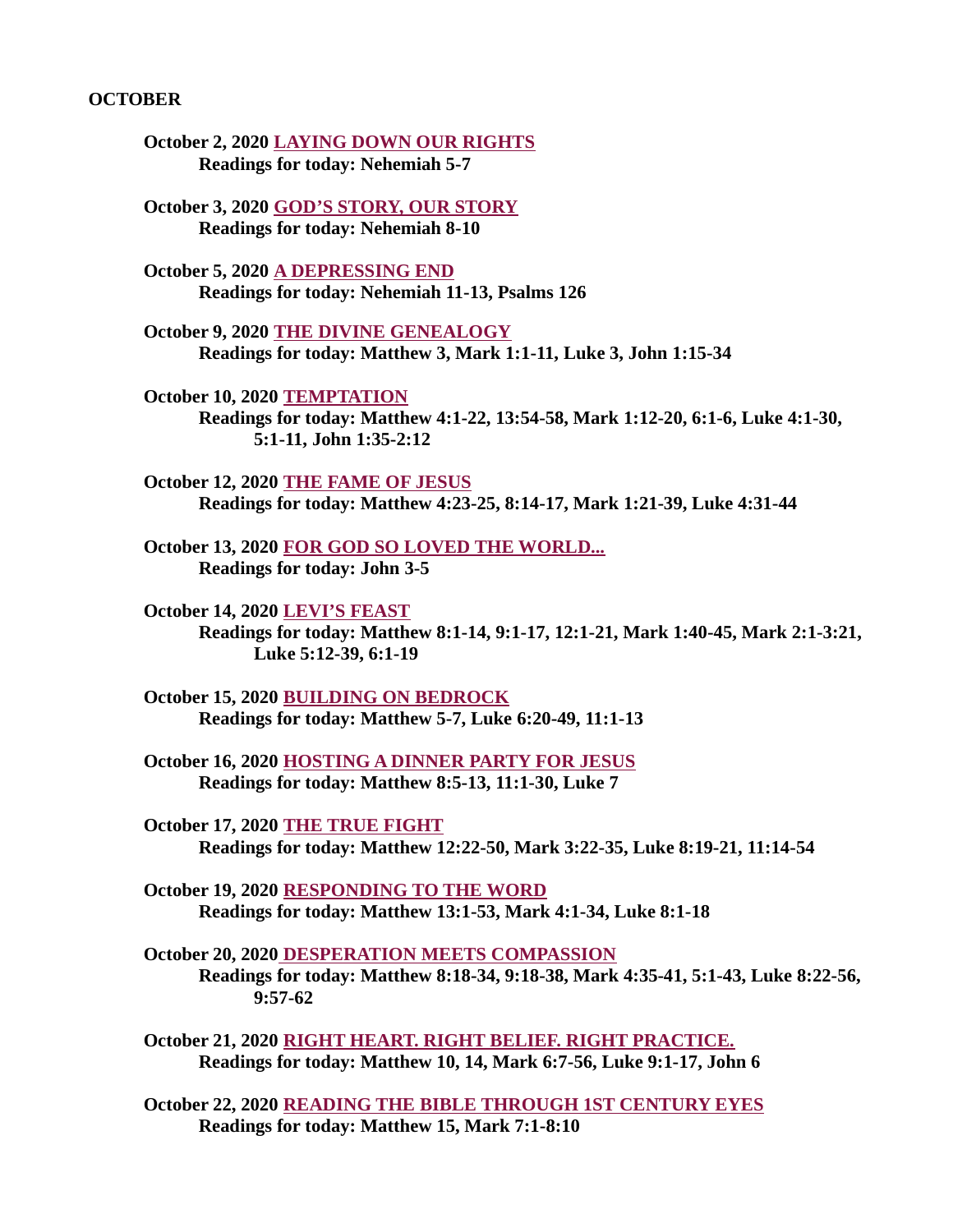- October 23, 2020 BIBLICAL IMAGINATION [Readings for today: Matthew 16, Mark 8:11-9:1, Luke 9:18-27](#page-22-0)
- [October 26, 2020 ACCEPTANCE VS. AFFIRMATION](#page-26-0) Readings for today: John 7-9
- October 27, 2020 LISTEN [Readings for today: Luke 10, John 10:1-11:54](#page-27-0)
- [October 28, 2020 OVERCOMING ANXIETY](#page-28-0) Readings for today: Luke 12:1-13:30
- [October 29, 2020 AMAZING GRACE](#page-30-0) Readings for today: Luke 14-15
- October 30, 2020 THE PRICE OF ADMISSION [Readings for today: Matthew 19, Mark 10:1-31, Luke 16:1-18:30](#page-31-0)
- October 31, 2020 TWO KINGDOM PRINCIPLES [Readings for today: Matthew 20, Mark 10:32-52, Luke 18:31-19:27](#page-33-0)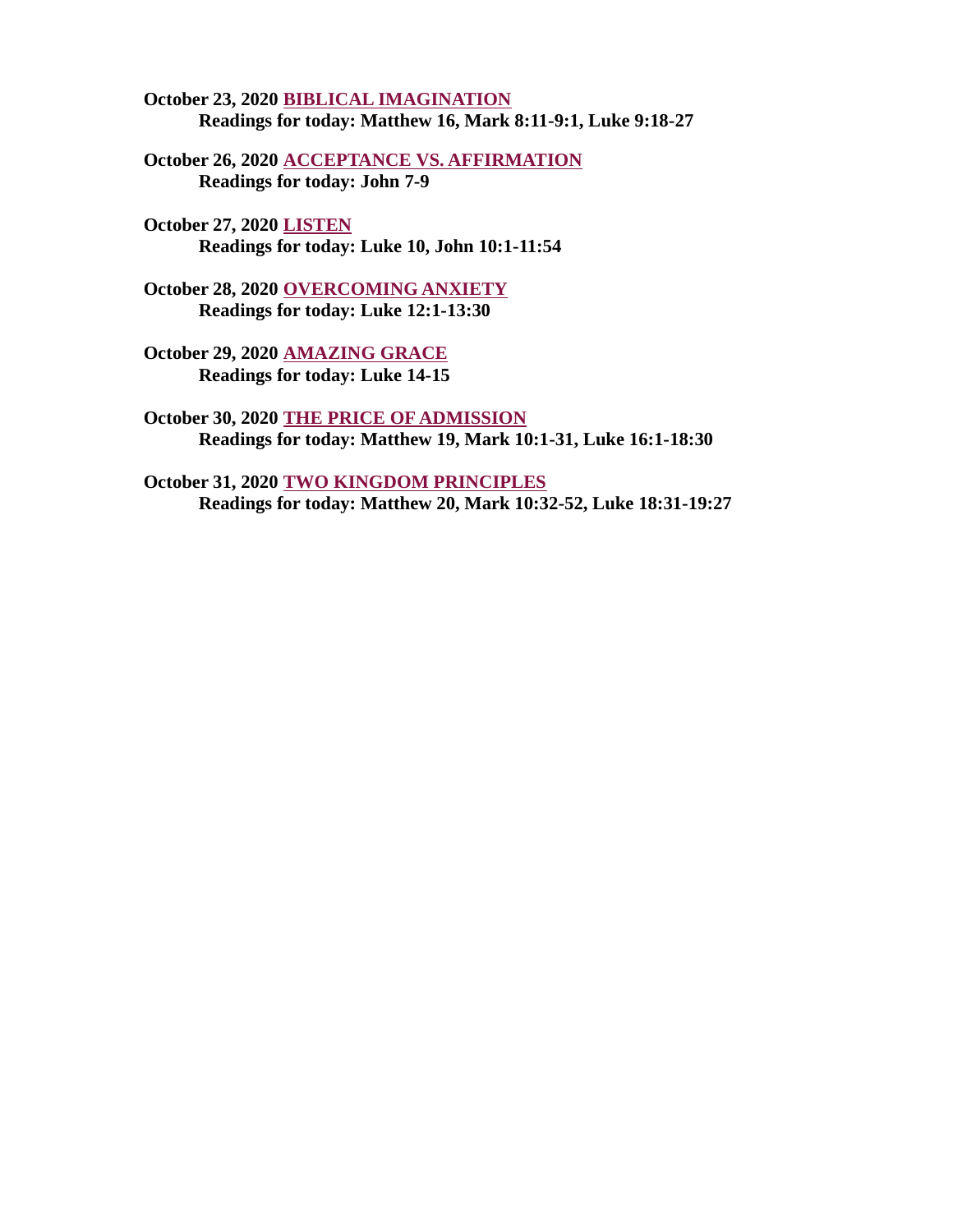#### October 2, 2020 LAYING DOWN OUR RIGHTS

<span id="page-2-0"></span>Readings for today: [Nehemiah 5-7](https://www.biblegateway.com/passage/?search=Nehemiah+5-7&version=ESV)

The call of the gospel is to lay down our lives for others. To do as Jesus did. Jesus is God. As such, He could have chosen to hold onto His divine right to rule. His divine right to reign. His divine right to wield authority and power and compel obedience. But Jesus relinquished those rights. He laid them aside. Taking on the form of a servant. He became obedient even unto death. And not just any death but the most humiliating, degrading death possible. Death on a cross. At any time, He could have called down legions of angels to crush His enemies. At any time, He could have taken back up His authority and destroyed His enemies. But Jesus relinquished His rights because He had a greater prize in mind...the approval of His Heavenly Father. Jesus put no stock in the ways of this world. The accolades of this world. The kingdoms of this world. The treasures of this world. He placed no value on anything this world had to offer and instead looked to the world to come for His hope. This is why His Father exalted Him to the highest place and gave Him the name above every name. His willingness to lay everything down in humble obedience to His Father's will was vindicated by His resurrection and exaltation.

I see Christ in Nehemiah. A man who was willing to relinquish his rights and lay everything down for the sake of God's people. A man who put service to His nation above his own well-being. He had every right to demand tribute as governor. He had every right to levy taxes and exact a heavy toll on his constituents. He had every right to demand a portion of the interest the wealthy had placed on the poor. But he gave all that up and by doing so, set a godly example before the people. "From the time that I was appointed to be their governor in the land of Judah...neither I nor my brothers ate the food allowance of the governor. The former governors who were before me laid heavy burdens on the people and took from them for their daily ration forty shekels of silver...But I did not do so, because of the fear of God. I also persevered in the work...we acquired no land...what was prepared at my expense for each day was one ox and six choice sheep and birds, and every ten days all kinds of wine in abundance. Yet for all this I did not demand the food allowance of the governor, because the service was too heavy on this people." (Nehemiah 5:14-19) And how did the people respond to such godly leadership? The rich forgave the debts of the poor. Land was restored to their rightful owners. Interest was no longer accrued. The people were set free. Such acts of generosity were a sign to everyone that God was in their midst.

What about us? We live in a nation consumed with selfishness and greed. Everyone seems out to get "theirs." Everyone is concerned about protecting their "rights." Everyone wants justice. The problem is we don't all share the same view of justice. We believe all truth is relative. We all want an equal share but often refuse to make equal sacrifice. Too many feel entitled to what they have rather than view it as a gift from God. Too many do all they can to protect what they have rather than walk with open hands. Too many hoard all they have rather than give generously. And here I'm just talking about Christians! The very people who claim to follow Christ!

It is estimated by Relevant Magazine that if every American who called themselves a Christian tithed, an additional 165 billion dollars annually could be raised. Think of the global problems that could be solved or tackled with that kind of money! According to the United Nations, it would cost 265 billion dollars to potentially solve world hunger. Our tithe dollars could get us more than halfway there! According to the World Bank, 150 billion dollars could potentially provide clean water access to every human being on the planet. Think of the disease that could be prevented! Childhood mortality rates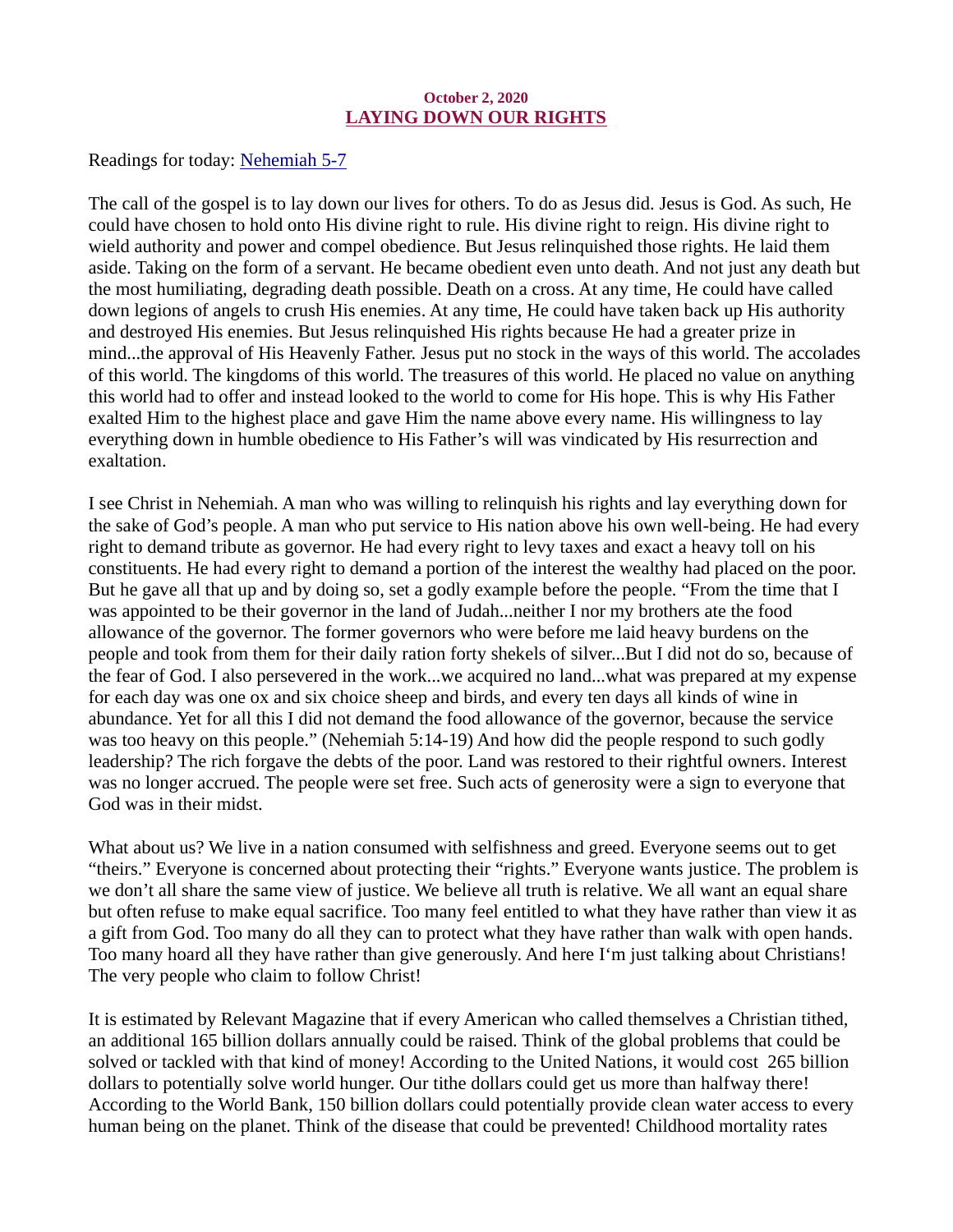would plunge! According to UNESCO, 14 billion could potentially provide literacy to 20 of the world's most illiterate populations. Literacy opens the door to education and job creation and all kinds of economic growth. Imagine how the reputation of the church would change if we got serious about following the example of our Savior and laid down our lives for others? Imagine how the world would change if the church would relinquish her rights and instead sought to serve? Imagine how many lives would be saved if we truly embraced the heart of the gospel like Nehemiah and so many others who have gone before us?

Readings for tomorrow: Nehemiah 8-10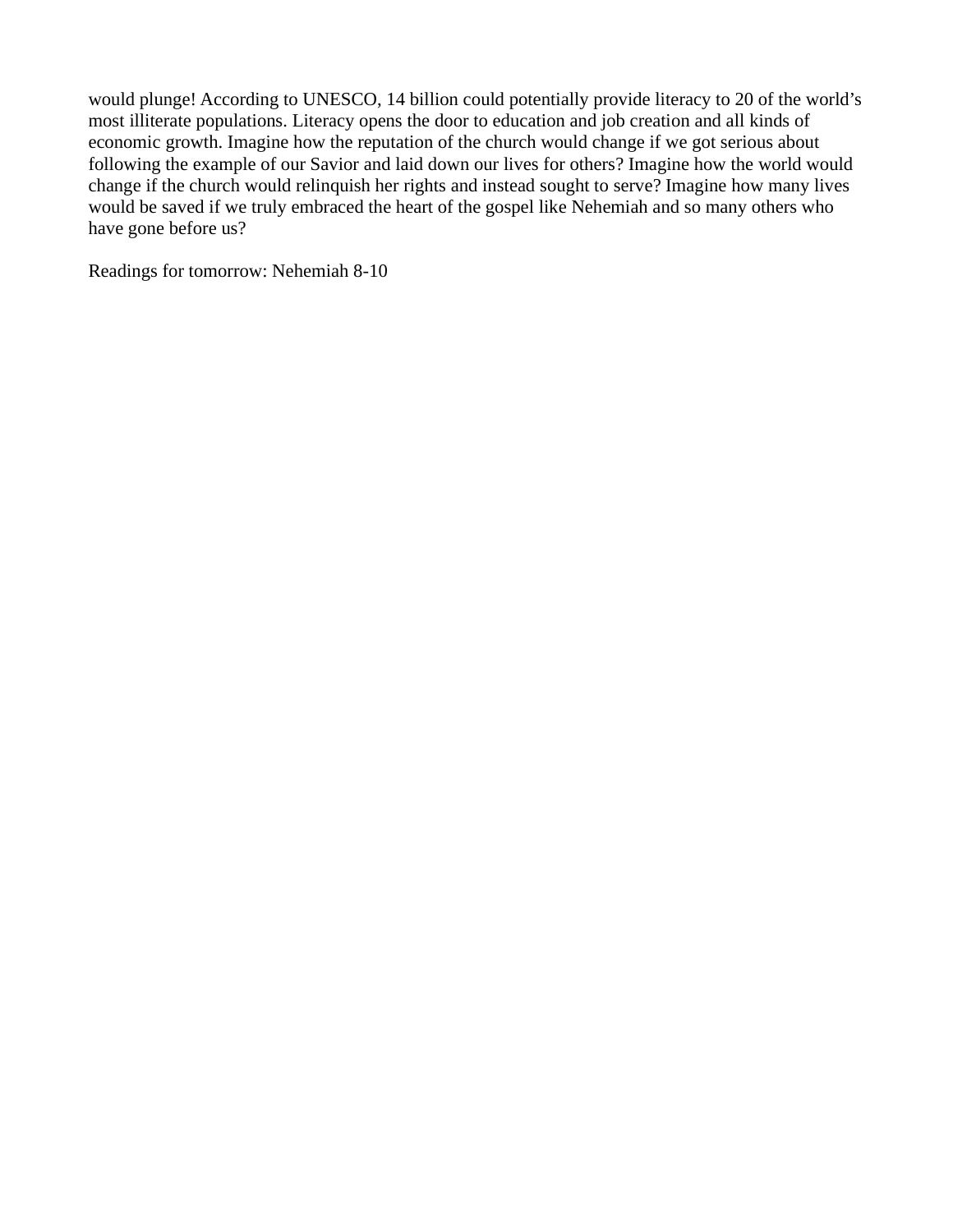#### October 3, 2020 GOD'S STORY, OUR STORY

<span id="page-4-0"></span>Readings for today[: Nehemiah 8-10](https://www.biblegateway.com/passage/?search=Nehemiah+8-10&version=ESV)

Creation. Abraham. Egypt. Exodus. Judges. Promised Land. Kings. Temple. Priests. Prophets. Exile. Return. Whenever the people of God renew their covenant with the Lord, they take time to remember their story. They understood their current situation was but the latest link in a chain of events stretching all the way back to the Garden. All the way back to God Himself at the dawn of creation. But for God, they would have been destroyed. But for God, they would have been erased. But for God, there would be no history. No story to tell. Listen to them tell it again and think about how far they've come...

"You are the Lord, you alone. You have made heaven, the heaven of heavens, with all their host, the earth and all that is on it, the seas and all that is in them; and you preserve all of them; and the host of heaven worships you. You are the Lord, the God who chose Abram and brought him out of Ur of the Chaldeans and gave him the name Abraham. You found his heart faithful before you, and made with him the covenant to give to his offspring the land of the Canaanite, the Hittite, the Amorite, the Perizzite, the Jebusite, and the Girgashite. And you have kept your promise, for you are righteous. "And you saw the affliction of our fathers in Egypt and heard their cry at the Red Sea, and performed signs and wonders against Pharaoh and all his servants and all the people of his land, for you knew that they acted arrogantly against our fathers. And you made a name for yourself, as it is to this day. And you divided the sea before them, so that they went through the midst of the sea on dry land, and you cast their pursuers into the depths, as a stone into mighty waters. By a pillar of cloud you led them in the day, and by a pillar of fire in the night to light for them the way in which they should go. You came down on Mount Sinai and spoke with them from heaven and gave them right rules and true laws, good statutes and commandments, and you made known to them your holy Sabbath and commanded them commandments and statutes and a law by Moses your servant. You gave them bread from heaven for their hunger and brought water for them out of the rock for their thirst, and you told them to go in to possess the land that you had sworn to give them. "But they and our fathers acted presumptuously and stiffened their neck and did not obey your commandments. They refused to obey and were not mindful of the wonders that you performed among them, but they stiffened their neck and appointed a leader to return to their slavery in Egypt. But you are a God ready to forgive, gracious and merciful, slow to anger and abounding in steadfast love, and did not forsake them. Even when they had made for themselves a golden calf and said, 'This is your God who brought you up out of Egypt,' and had committed great blasphemies, you in your great mercies did not forsake them in the wilderness. The pillar of cloud to lead them in the way did not depart from them by day, nor the pillar of fire by night to light for them the way by which they should go. You gave your good Spirit to instruct them and did not withhold your manna from their mouth and gave them water for their thirst. Forty years you sustained them in the wilderness, and they lacked nothing. Their clothes did not wear out and their feet did not swell. "And you gave them kingdoms and peoples and allotted to them every corner. So they took possession of the land of Sihon king of Heshbon and the land of Og king of Bashan. You multiplied their children as the stars of heaven, and you brought them into the land that you had told their fathers to enter and possess. So the descendants went in and possessed the land, and you subdued before them the inhabitants of the land, the Canaanites, and gave them into their hand, with their kings and the peoples of the land, that they might do with them as they would. And they captured fortified cities and a rich land, and took possession of houses full of all good things, cisterns already hewn, vineyards, olive orchards and fruit trees in abundance. So they ate and were filled and became fat and delighted themselves in your great goodness. "Nevertheless, they were disobedient and rebelled against you and cast your law behind their back and killed your prophets, who had warned them in order to turn them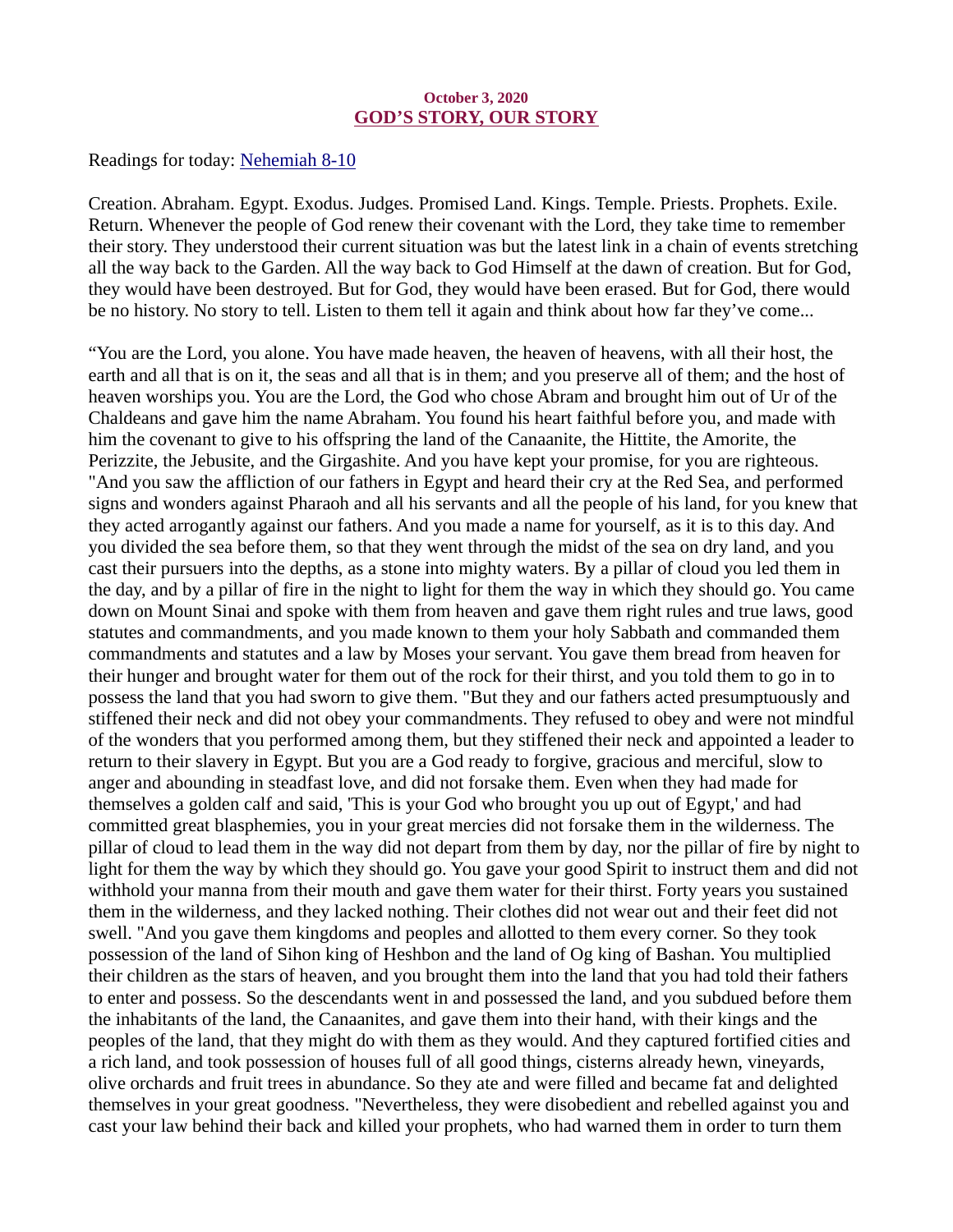back to you, and they committed great blasphemies. Therefore you gave them into the hand of their enemies, who made them suffer. And in the time of their suffering they cried out to you and you heard them from heaven, and according to your great mercies you gave them saviors who saved them from the hand of their enemies. But after they had rest they did evil again before you, and you abandoned them to the hand of their enemies, so that they had dominion over them. Yet when they turned and cried to you, you heard from heaven, and many times you delivered them according to your mercies. And you warned them in order to turn them back to your law. Yet they acted presumptuously and did not obey your commandments, but sinned against your rules, which if a person does them, he shall live by them, and they turned a stubborn shoulder and stiffened their neck and would not obey. Many years you bore with them and warned them by your Spirit through your prophets. Yet they would not give ear. Therefore you gave them into the hand of the peoples of the lands. Nevertheless, in your great mercies you did not make an end of them or forsake them, for you are a gracious and merciful God. "Now, therefore, our God, the great, the mighty, and the awesome God, who keeps covenant and steadfast love, let not all the hardship seem little to you that has come upon us, upon our kings, our princes, our priests, our prophets, our fathers, and all your people, since the time of the kings of Assyria until this day. Yet you have been righteous in all that has come upon us, for you have dealt faithfully and we have acted wickedly. Our kings, our princes, our priests, and our fathers have not kept your law or paid attention to your commandments and your warnings that you gave them. Even in their own kingdom, and amid your great goodness that you gave them, and in the large and rich land that you set before them, they did not serve you or turn from their wicked works. Behold, we are slaves this day; in the land that you gave to our fathers to enjoy its fruit and its good gifts, behold, we are slaves. And its rich yield goes to the kings whom you have set over us because of our sins. They rule over our bodies and over our livestock as they please, and we are in great distress." (Nehemiah 9:6-37)

Those of you who have been tracking with us through the Bible this year know these stories. You read them in great detail. You pondered them. You prayed over them. You listened for the voice of God in them. Many of you grew frustrated at times. You couldn't understand why they kept making the same mistakes. You got angry at times. You couldn't understand the righteous judgment of God. Many of you laughed and cried and wrestled and struggled with the lessons the people were learning. About themselves. About their God. About His plan and His future.

It's important for us to remember this story. To read it over and over again for it is our story as well. As Christians, we are grafted into this story. Adopted into this family. Warts and all. These people are our people. They are our mothers and fathers. Sisters and brothers in the faith. And we are so like them. If we're honest with ourselves, we too make the same mistakes over and over again. We too sin and fall short of the glory of God. We too deserve judgment and death. Punishment and exile. But we have the benefit of living after Christ. Jesus Christ took the punishment we deserved. He went into exile for us. He endured the righteous wrath of God so we do not. He stood in our place just as surely as He stands in the place of the Old Testament saints who came before us. He is Savior of the world. Past. Present. Future. He is the Alpha and Omega. Beginning and End. His blood is sufficient to cover every sin. As we head into the New Testament, we must hold onto our history. Christ came as the climax of this history. He is the One to whom the Old Testament points. He is the One in whom all prophecies are fulfilled. He is the One every single saint from Abraham forward looked to by faith.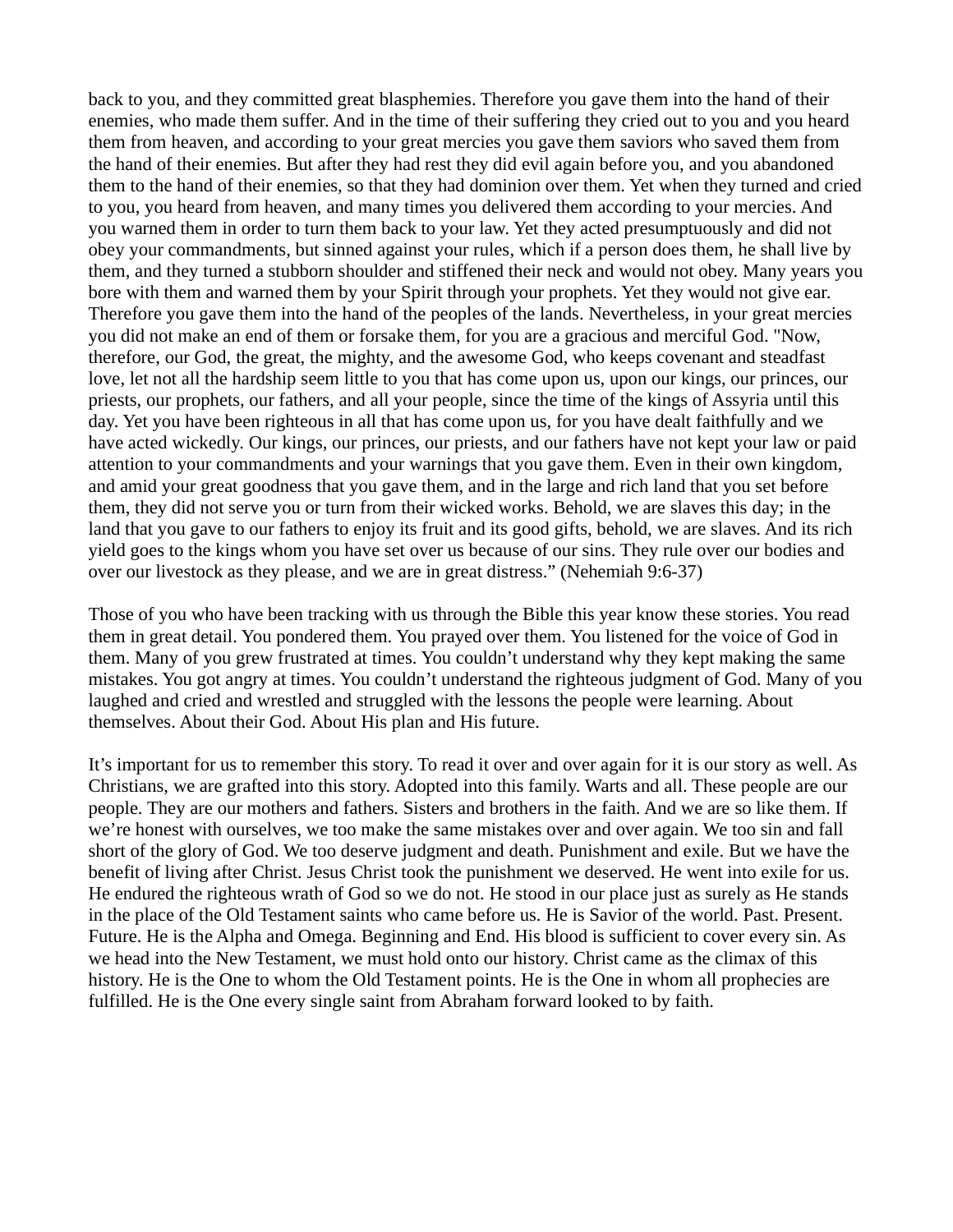#### October 5, 2020 A DEPRESSING END

<span id="page-6-0"></span>Readings for toda[y: Nehemiah 11-13, Psalms 126](https://www.biblegateway.com/passage/?search=Nehemiah+11-13%2C+Psalms+126&version=ESV)

I grew up watching Star Wars as a kid and it is generally accepted that The Empire Strikes Back is the best of the original trilogy, if not the best in the entire series. It's a very dark movie. Evil is on the move and in fact, seems to be winning. The end of this second installment finds the heroes in disarray. Luke Skywalker has lost a hand and his innocence as he finds out Darth Vader is his father. Han Solo has been captured and frozen in carbon so he can be delivered to Jabba the Hut. Leia, Chewbacca, the droids, and Lando aren't quite sure what to do and the hopes of the rebellion seem very slim. It's all a set up of course. The final installment of the series will see the heroes overcome all these obstacles to win an improbable victory against a seemingly invincible enemy. Stop me if this plot seems familiar at all.

The Old Testament - whether you read it chronologically as we have this year or you simply read the books in order - doesn't end well. Israel is in disarray. Despite their return to the Promised Land, they simply cannot get it right. They are unable to remain faithful. They intermarry. They profane the Sabbath. They worship other gods. The whole point of the Old Testament on some level is to drive us to complete and total despair. To bring us to the end of ourselves. The end of our strength. The end of our resources. The end of our wisdom so we will cry out for God. It's to prepare God's people for the coming of the Savior who is Jesus Christ. Because it is impossible for us to remain faithful, He must do it for us. Because it is impossible for us to obey God's Law, He must do it for us. Because the sacrifices are only temporary, Jesus must become the perfect sacrifice on our behalf. Hanging between heaven and earth. Representing both God and humanity. He intercedes for us even as He takes our place.

If you are wired like me, you find the end of the Old Testament incredibly unsatisfying. It goes over like a lead balloon. A wet blanket. It just leaves a bad taste in your mouth. The reason I feel this way is because deep down I want to believe I can be a good person. Deep down I want to believe that if I work hard enough, stay disciplined enough, read the Bible enough, pray enough, worship enough, you name it; I can work my way to God. I can find favor with Him. I can earn His praise. But Ephesians 2:8-9 confronts me with the truth, "For by grace you have been saved through faith. And this is not your own doing; it is the gift of God, not a result of works, so that no one may boast." Saved by grace. Saved through faith which itself is a gift from God. None of my works matter in the grand scheme of thing because God will not allow me to boast in anything except Christ.

We've spent eight months in the Old Testament. It's a long, hard slog no doubt. We have watched the same pattern repeats itself over and over again. God raises up His people only to watch them fall into sin. Adam and Eve. Noah and his family. Abraham and Sarah. Moses and the Exodus. Joshua and the Judges. Samuel and Saul. David and Bathsheba. On and on the list goes until you get to Ezra, Nehemiah and the Exiles. All of them sin and fall short of the glory of God. All of them are like sheep who have gone astray. All of them unworthy of anything but God's judgment. So how does God respond?

"And the Word became flesh and dwelt among us, and we have seen his glory, glory as of the only Son from the Father, full of grace and truth." (John 1:14)

Readings for tomorrow: John 1:4-14, Psalms 106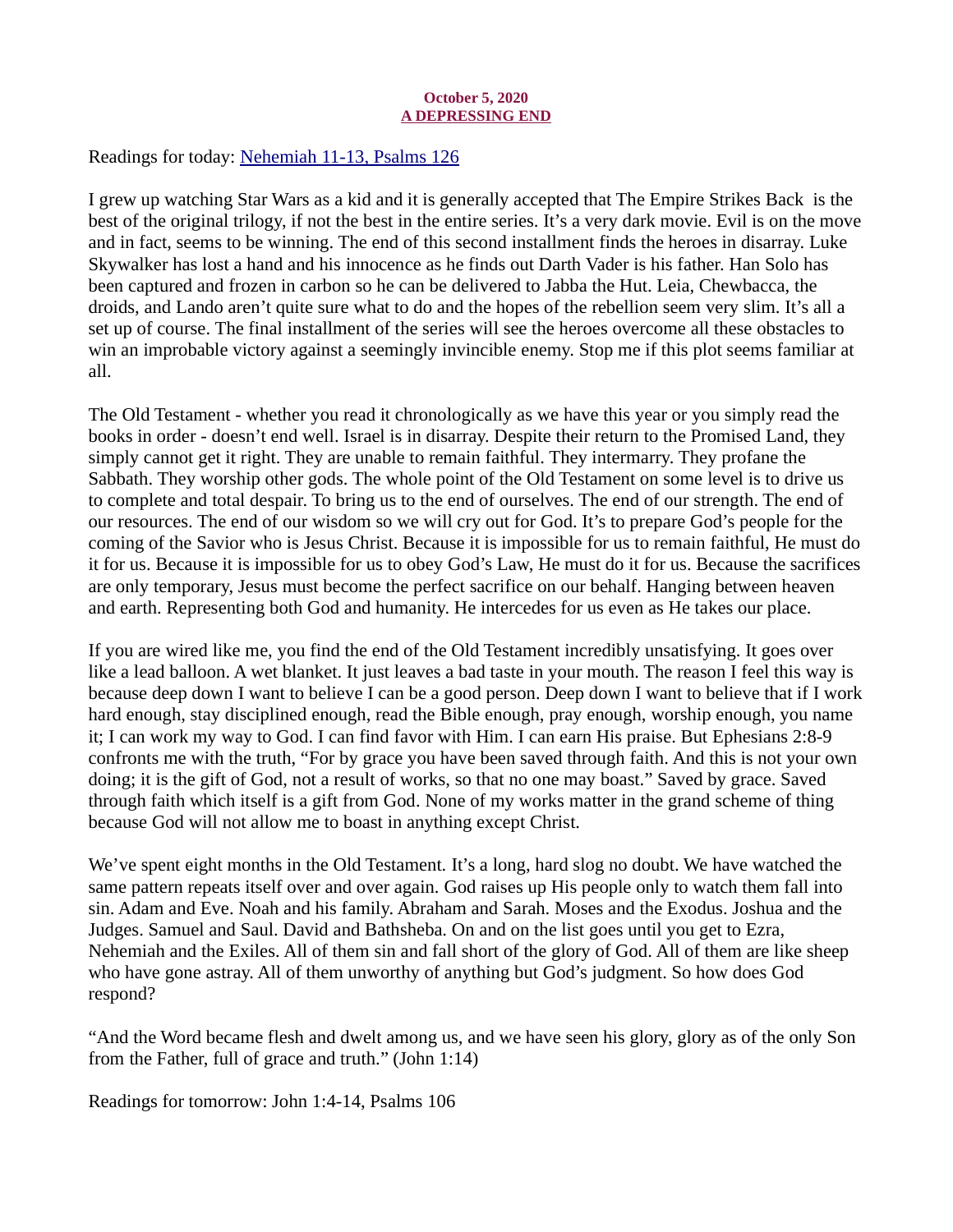#### <span id="page-7-0"></span>October 9, 2020 THE DIVINE GENEALOGY Readings for today[: Matthew 3, Mark 1:1-11, Luke 3, John 1:15-34](https://www.biblegateway.com/passage/?search=Matthew+3%2C+Mark+1%3A1-11%2C+Luke+3%2C+John+1%3A15-34&version=ESV)

Today's blog features Greg Daniels. Greg is an elder at Parker Evangelical Presbyterian Church, a good friend, and a great colleague in ministry.

"Jesus, when he began his ministry, was about thirty years of age, being the son (as was supposed) of Joseph, the son of Heli," (Luke 3:23)

Notice how different this genealogy is from what Matthew shared. Matthew's genealogy for Jesus reads as if it were the worst possible genealogy he could present. First, He is the adopted son of Joseph. Then he is included in the cursed line of Jechoniah. He is associated with men who married women who were not Jewish, one of whom was even a prostitute. This genealogy would have been scandalous to the Jewish people of that time.

The names in Luke are all men. Luke was Greek and a trained physician. This genealogy is consistent with a Roman, or Jewish legal document. The lineage provided is Noble and of high status. There is no scandal listed. The lineage of Jesus is traced from King David's son Nathan, and not Solomon. This avoids connection to any of the kings who did evil. It also avoids connection to the cursed bloodline of Jechoniah. There is a pure bloodline to the kingship of David, to the blessings of Abraham, and to all of mankind through Adam.

With Joseph being Jesus adopted father, the Mark genealogy is not a natural bloodline. The words, "as was supposed" in the Luke genealogy let us know this was the bloodline through Mary. That would be a natural bloodline for Jesus. This poses a problem. Inheritance of property and rights, such as the claim to a Davidic bloodline, are passed from father to son.

How could Jesus claim He was a rightful descendant of David if he did not inherit that right from an earthly father? The answer comes in the story of the daughters of Zelephohad, a man who had no sons. These daughters argued to Moses that their father'sinheritance should not be given outside of his family just because he had no sons. '"Our father died in the wilderness. He was not among the company of those who gathered themselves together against the Lord in the company of Korah, but died for his own sin. And he had no sons. Why should the name of our father be taken away from his clan because he had no son? Give to us a possession among our father's brothers." Moses brought their case before the Lord . And the Lord said to Moses, "The daughters of Zelophehad are right. You shall give them possession of an inheritance among their father's brothers and transfer the inheritance of their father to them. And you shall speak to the people of Israel, saying, 'If a man dies and has no son, then you shall transfer his inheritance to his daughter.' -- Numbers 27:3

What incredible detail God has given us in the Bible. Jesus was born in the time of the Pharisees, a time where the law was to be followed in painstaking ways. Not even these scholars of the law could find legal fault in the rights of Jesus. In fact, as we read the Gospel stories, we will not come across anyone who finds Jesus at fault. And they tried desperately to. Jesus is the spotless, faultless lamb of God sent to be the sacrifice for all of us who have faults. It is in his perfect, faultless blood that we are made clean. All who call on the great name of Jesus and believe in Him will be saved.

Readings for tomorrow: Matthew 4:1-22, 13:54-58, Mark 1:12-20, 6:1-6, Luke 4:1-30, 5:1-11, John 1:35-2:12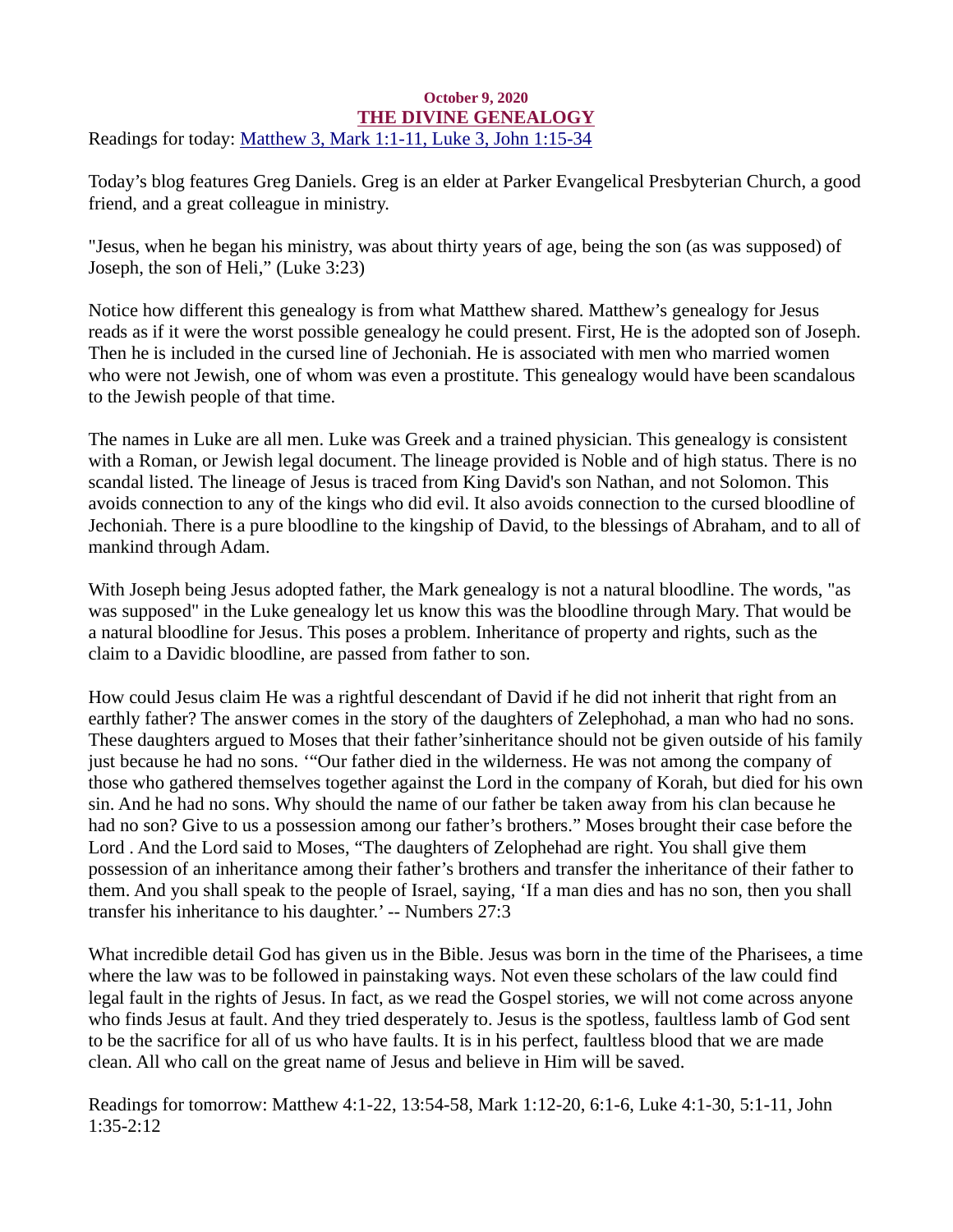# October 10, 2020

**TEMPTATION** 

<span id="page-8-0"></span>[Readings for today: Matthew 4:1-22, 13:54-58, Mark 1:12-20, 6:1-6, Luke 4:1-30, 5:1-11, John 1:35-](https://www.biblegateway.com/passage/?search=Matthew+4%3A1-22%2C+13%3A54-58%2C+Mark+1%3A12-20%2C+6%3A1-6%2C+Luke+4%3A1-30%2C+5%3A1-11%2C+John+1%3A35-2%3A12&version=ESV) 2:12

"For we do not have a high priest who is unable to sympathize with our weaknesses, but one who in every respect has been tempted as we are, yet without sin." (Hebrews 4:15)

Jesus was fully human. He took on a fully human nature. With all its weaknesses. All its vulnerabilities. As such, He knew temptation. He knew the temptation to provide for Himself. To satisfy His own needs. To put Himself above the will of His Father. "Command these stones to become loaves of bread." He knew the temptation to make a name for Himself. To perform spectacular feats and miraculous deeds in an effort to extend His "brand." To lift His name up above that of His Father. "Throw yourself down from the pinnacle of the Temple." He knew the temptation to compromise. To accomplish His Father's will by means other than the cross. "I will give you all the kingdoms of the earth and their glory if you will but worship me." Jesus suffered these temptations and more throughout His life and ministry. And yet, He remained without sin. He remained faithful. Steadfast in His love for His Heavenly Father.

Can you imagine the frustration of the devil? Here is his chance. Here is his opportunity to wreck it all. To take down the very Son of God and destroy the eternal plan of God. He knows he's no match for God. He knows he is a created being. He knows he exists only because God's mysterious will allows for it. And yet, he is so bitter and angry and prideful, he wants to do all he can to kill and destroy that which God loves. And what does God love most? His Only Begotten Son. So if the devil can get to Him. Get Him to sin. Corrupt Him in some way, shape or form. Turn Him from the cross then he wins. But Jesus peeps his game. Sees right through his schemes. He raises the shield of faith and extinguishes every single flaming dart of the evil one. He counters every thrust with the sword of the Spirit which is the Word of God and parries every blow. And what happens? The devil flees.

Friends, you and I face temptation every single day. 1 John 2:16 describes it as "the desires of the flesh and the desires of the eyes and pride of life" and these things are not from the Father but are of the world. They are part and parcel of our experience as human beings. It is a weakness we bear from conception. A vulnerability we all share due to our broken, sinful, fallen natures. None of us escapes. None of us is immune. The temptations may take on different forms or different shapes but, at their root, they remain the same. Learning to identify and resist temptation is a key part of the Christian life. It is one of the keys to deeper intimacy with Christ.

How does one resist temptation? How does one take their stand - as Christ did - against the devil and put him to flight? We do what Jesus did. First and foremost, we cultivate a deep and intimate relationship with our Heavenly Father. Through prayer. Meditation on God's Word. Worship with God's people. Regular participation in the sacraments. These ordinary means of grace become extraordinary sources of strength when temptation comes. They are the wells we draw on for water when the devil would put us under siege. Second, we identify the lies the devil is trying to get us to believe. Lies about God. Lies about ourselves. Lies about others. Lies about life in this world. The devil is the "father of lies" according to Scripture and he is constantly seeking to deceive us so we will fall into his traps. Third, we counter the enemy's lies with the truth of God's Word. When tempted towards self-reliance, we remind ourselves every good gift comes from God. When tempted towards selfpromotion, we remind ourselves it is God who lifts up and exalts those He loves. When tempted towards self-protection, we remind ourselves it is God who is our fortress, our sanctuary, our Protector.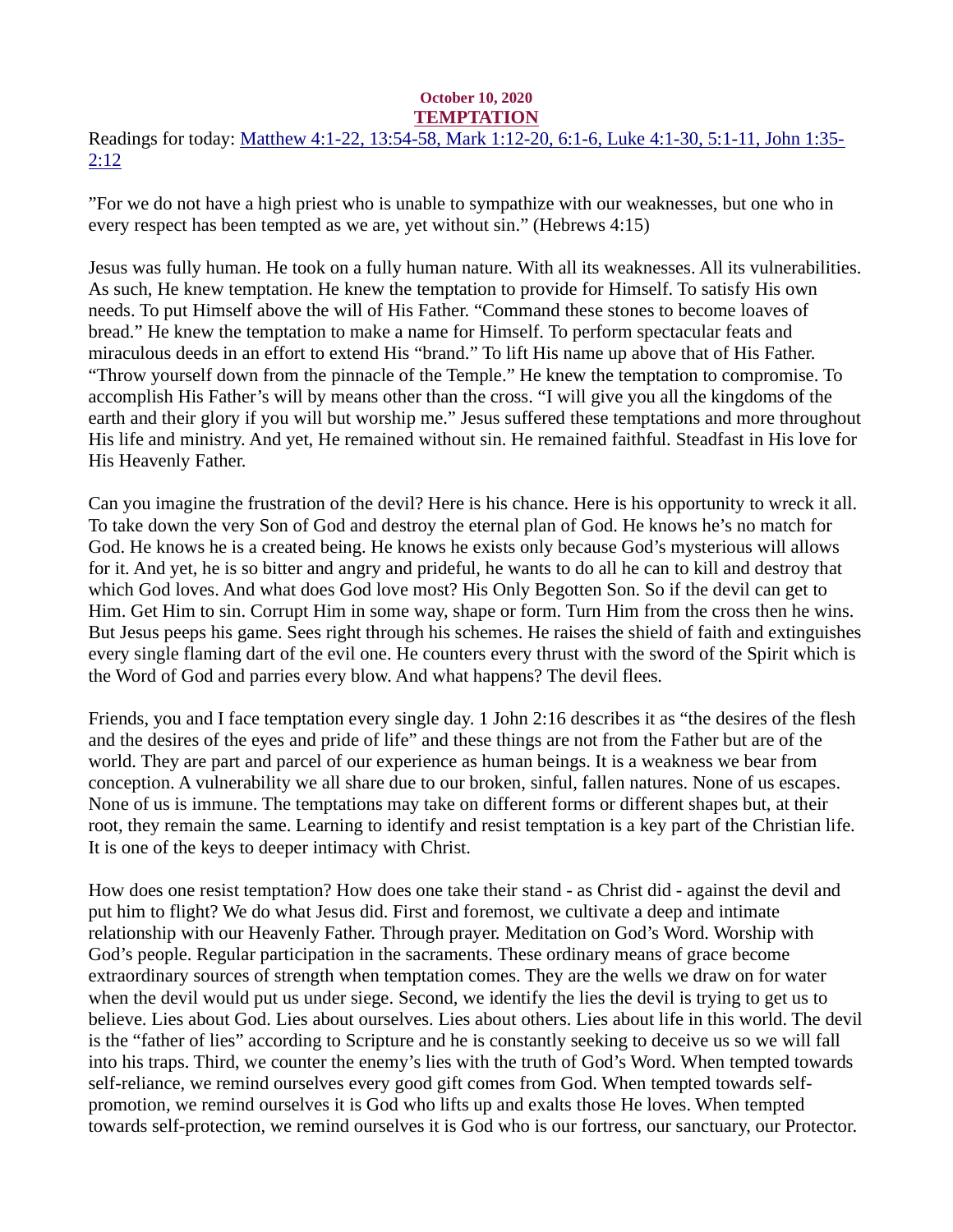When tempted to build our self-esteem, we remind ourselves we are not our own. We were bought with a price. When tempted to focus on our self-image, we cling to the truth that we were made in the image of God. These temptations are all around us. We are inundated by them every single hour of every single day. Social media. Peer interactions. The different voices in our heads. We are under constant bombardment to define ourselves outside of Christ.

And that is why the writer of Hebrews is so quick to remind us that our great High Priest is faithful. Jesus, though tempted in every way as we are, remains without sin. He lives to intercede for us for He knows the struggle is real. He knows the power of your compulsions and addictions and predilections. He knows what draws you away from Him. And He is faithful to strengthen us. He stands ready to guide and protect us. He is with you always. Even to the end of the age.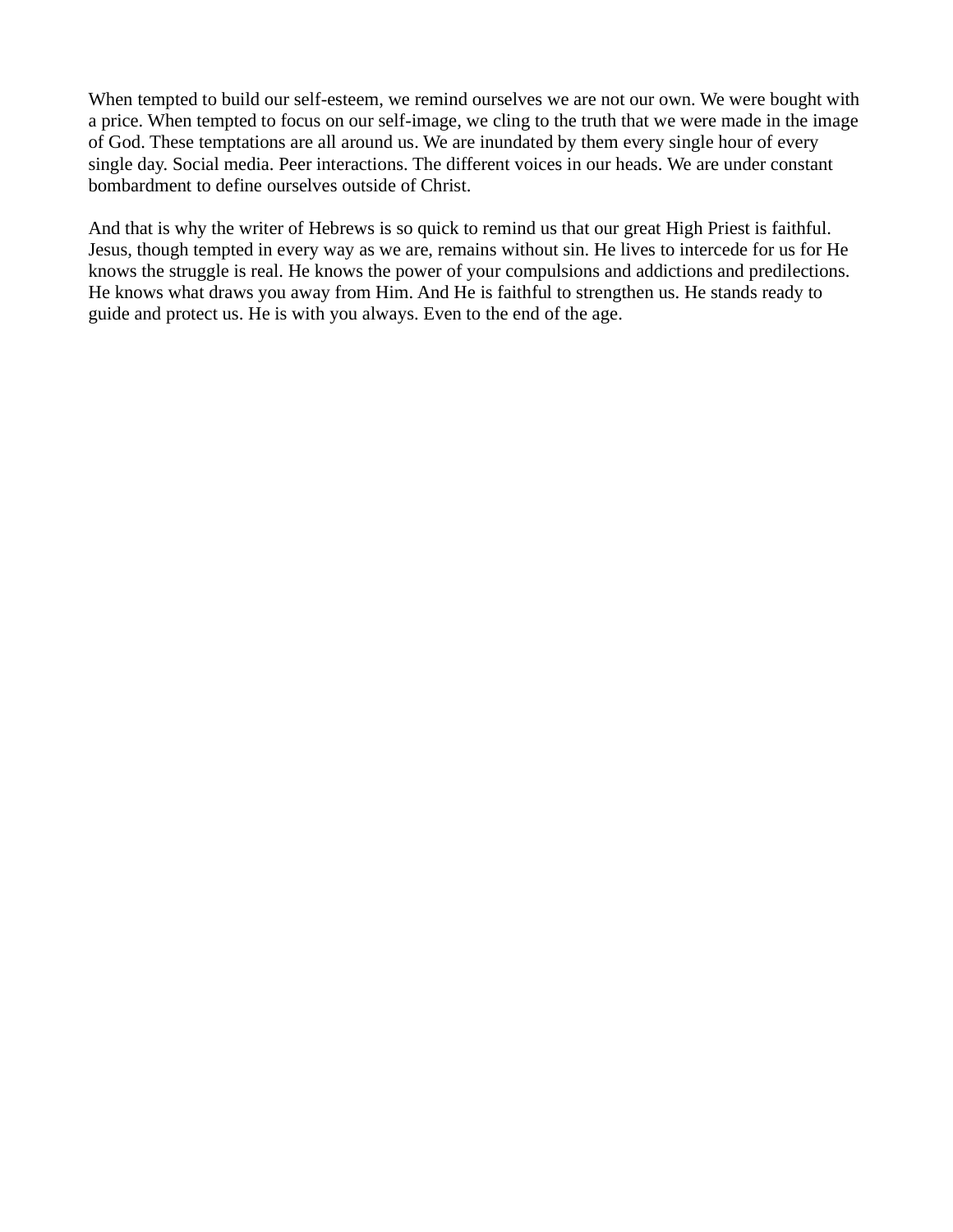#### <span id="page-10-0"></span>October 12, 2020 THE FAME OF JESUS Readings for today[: Matthew 4:23-25, 8:14-17, Mark 1:21-39, Luke 4:31-44](https://www.biblegateway.com/passage/?search=Matthew+4%3A23-25%2C+8%3A14-17%2C+Mark+1%3A21-39%2C+Luke+4%3A31-44&version=ESV)

"So his fame spread throughout all Syria, and they brought him all the sick, those afflicted with various diseases and pains, those oppressed by demons, those having seizures, and paralytics, and he healed them." (Matthew 4:24)

For many years, I have felt a growing sense of foreboding. A growing sense that the tsunami of pain we are experiencing is just beginning of what's about to hit our shores. Our children are suffering. Suicide rates are trending upward. Substance abuse is skyrocketing. Our culture is filled with an increasing amount of rage and anger. Death threats are now common against those who disagree. It seems like everything is taken to the extreme. It makes for a very hostile and dangerous environment. Of course it must be acknowledged that what seems new to many of us has been the normative experience for so many of our friends of color or members of the LGBTQ community. They have lived with these threats for decades or more. Add to this the strain of a global pandemic and the economic chaos and the mental health crisis and it begs the question…is this all there is? Is this all we can expect? Are we doomed to live the rest of our lives under such threats? Constantly withdrawing or drawing our boundaries ever tighter in order to protect ourselves and those we love? Or is there a different way?

First century culture in Palestine was little different than our own. Pharisees. Saduccees. Essenes. Herodians. Roman collaborators. It was a divided society where different religious/political factions dotted the landscape. Each vying for power. Each seeking supremacy so they could eradicate their opposition. This was the world into which Jesus was born. This was the world in which Jesus launched his ministry. And what a ministry it was! So different than all the rest! Jesus welcomed the outcast. Ate with sinners. Spent time with the ritually unclean. He lifted up women. He cleansed lepers. He restored the isolated and lonely to community. As his fame grew, many people came from all over to bring him their sick. Their diseased. Their hurting. Their wounded. The demon-possessed were set free. He healed all their afflictions. And this only drew more hurting people to him. God was glorified. The Kingdom drew near. Salvation came to so many. All in the name of Jesus.

Could the church serve a similar role today? What if the church made it her aim to serve her community? To go out each and every week - having been filled and equipped in worship - to share the good news of the gospel? Bring healing in Jesus' name? Freedom in Jesus' name? Hope in Jesus' name? What if the church was known as a refuge? A place of safety and security amidst the turmoil and violence of our world? What if the church was known for love rather than hate, even as she called the community around her to greater faithfulness? Would not the fame of Jesus increase? Would not people be drawn to the care and comfort we provide? What if we laid aside our internal theological fights and squabbles and instead linked arms to serve? What if we stopped stabbing our wounded in the back and instead embraced grace as a way of life? What if we put aside our need for political influence and power and instead sought to prayerfully and thoughtfully engage across the political spectrum? And what stops us? Why not start right now? Even today?

Friends, true followers of Jesus should be known more by what they're for than what they're against. Jesus was certainly against many things in his day but he was known for his love and compassion and ministry among the poor. The outcast. The sinner. What is your church known for? And how can you as a member of that local church - represent Christ more faithfully today?

Readings for tomorrow: John 3-5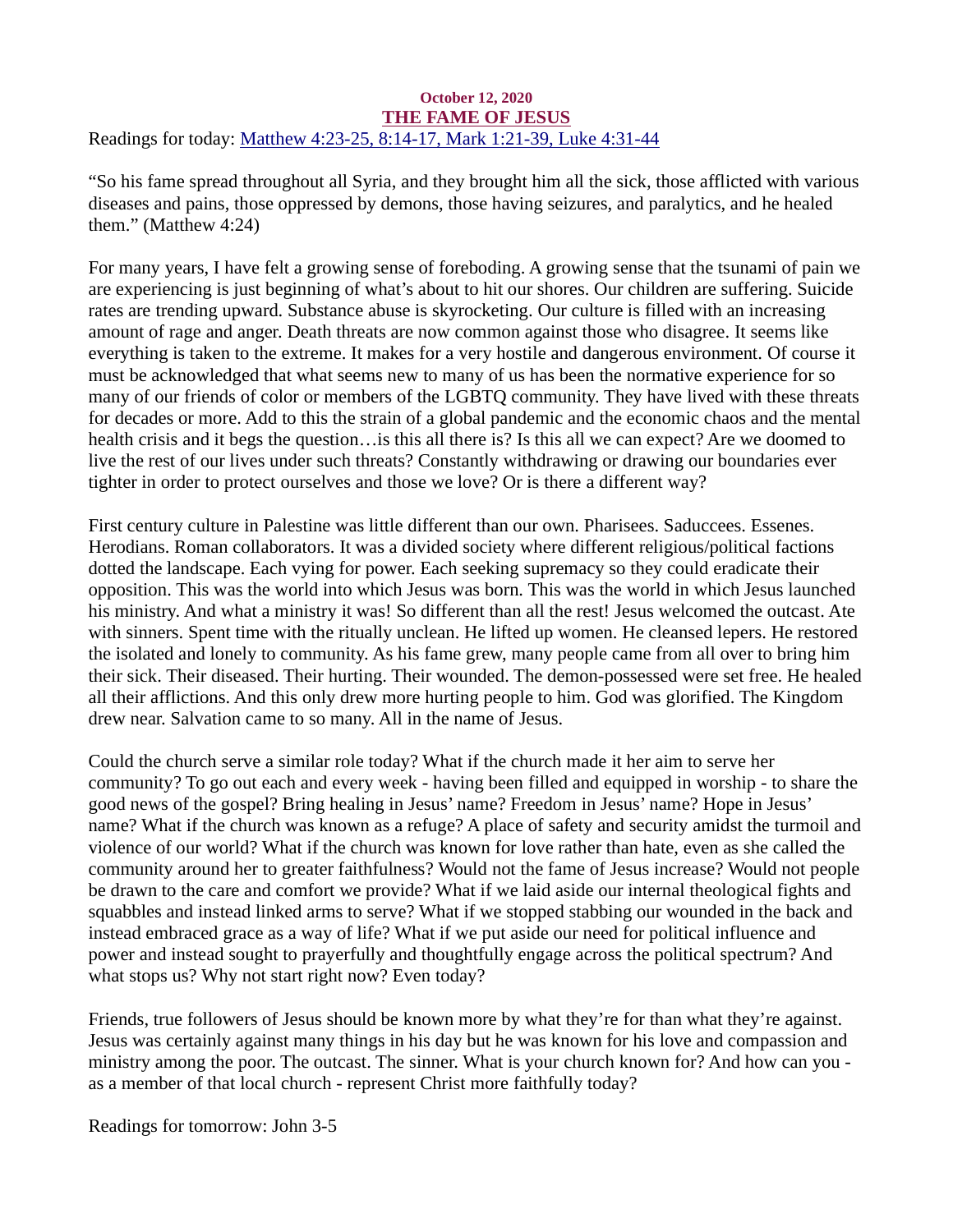#### October 13, 2020 FOR GOD SO LOVED THE WORLD...

<span id="page-11-0"></span>Readings for toda[y: John 3-5](https://www.biblegateway.com/passage/?search=John+3-5&version=ESV)

"For God so loved the world, that he gave his only Son, that whoever believes in him should not perish but have eternal life. For God did not send his Son into the world to condemn the world, but in order that the world might be saved through him." John 3:16-17

It's one of the most famous and beloved verses in all of Scripture. John 3:16. We see it proclaimed at sporting events and graduation ceremonies. Many Christians consider it their life verse and cling to the truth revealed therein. It speaks of the vastness of God's love. The immensity of it all. God loves the world. Not just a part of the world. Not just a particular tribe in the world. Not just the beautiful people of the world or the rich or the powerful. God loves everyone. And because God loves everyone, God sends His Son. The living demonstration of God's love in the flesh. He wants to leave no doubt. Nothing to chance. He wants the world to know He's willing sacrifice that which is most precious to Him in order to save them from sin.

Nicodemus knew this love. A leader among his people. A member of the Pharisee party. He spent his life devoted to Torah. Devoted to the law of God. He was faithful. His heart was true. But there was something missing. Something he couldn't quite put his finger on. So he comes to see Jesus. By night, of course, so no one will see him. He's been impressed by the miracles Jesus has performed. They've convinced him Jesus must have come from God. And Jesus is so tender towards him. He loves him. He teaches him. Tells him how to respond in faith that he might be saved.

John the Baptist knew this love. A man fiercely dedicated to the Lord. Elijah reborn. The last great Old Testament prophet of Israel. He came preaching fire and judgment on the people of Israel. He came to prepare the way for the Messiah. He launched a ministry of spiritual renewal marked by a ritual cleansing which involved immersion (baptism) in the Jordan. But when the ministry of Jesus began to eclipse his own, he was happy. He understood. Jesus is the bridegroom and John is merely the "best man." He rejoices at the day when the bridegroom comes for His own.

The woman of Samaria knew this love. Coming to the well in the middle of the day, she clearly is trying to avoid the other women in her village. Perhaps it's her "loose" reputation. The number of men she had been with that makes her ashamed. Furthermore, she is a Samaritan. Someone the Jews considered unclean because of their mixed race heritage. No respectable rabbi would ever be caught dead talking to such a person! And yet Jesus did. Jesus made time for her. Jesus loved her. Jesus engaged her and she went away marveling at all that she heard. She shared the good news with her village. Invited them to come out to hear. She wanted them to experience the same love she had experienced.

Over and over again, the Scriptures proclaim the love of God through Jesus Christ. We see it in all his interactions. We see it in the miracles he performs. He heals the official's son. He heals the paralytic at Bethesda. He preaches God's love to Jews and Samaritans alike. None feel condemned because God did not send His Son into the world to condemn but to save.

Can you imagine if the world experienced the love of God through Jesus' people? Can you imagine if Jesus' people would engage the world like Jesus did? Imagine us sharing God's love with both powerful and powerless. Rich and poor. Black and white and brown. Imagine both abled and disabled experiencing compassion and mercy and healing. Imagine those who are in desperate need finding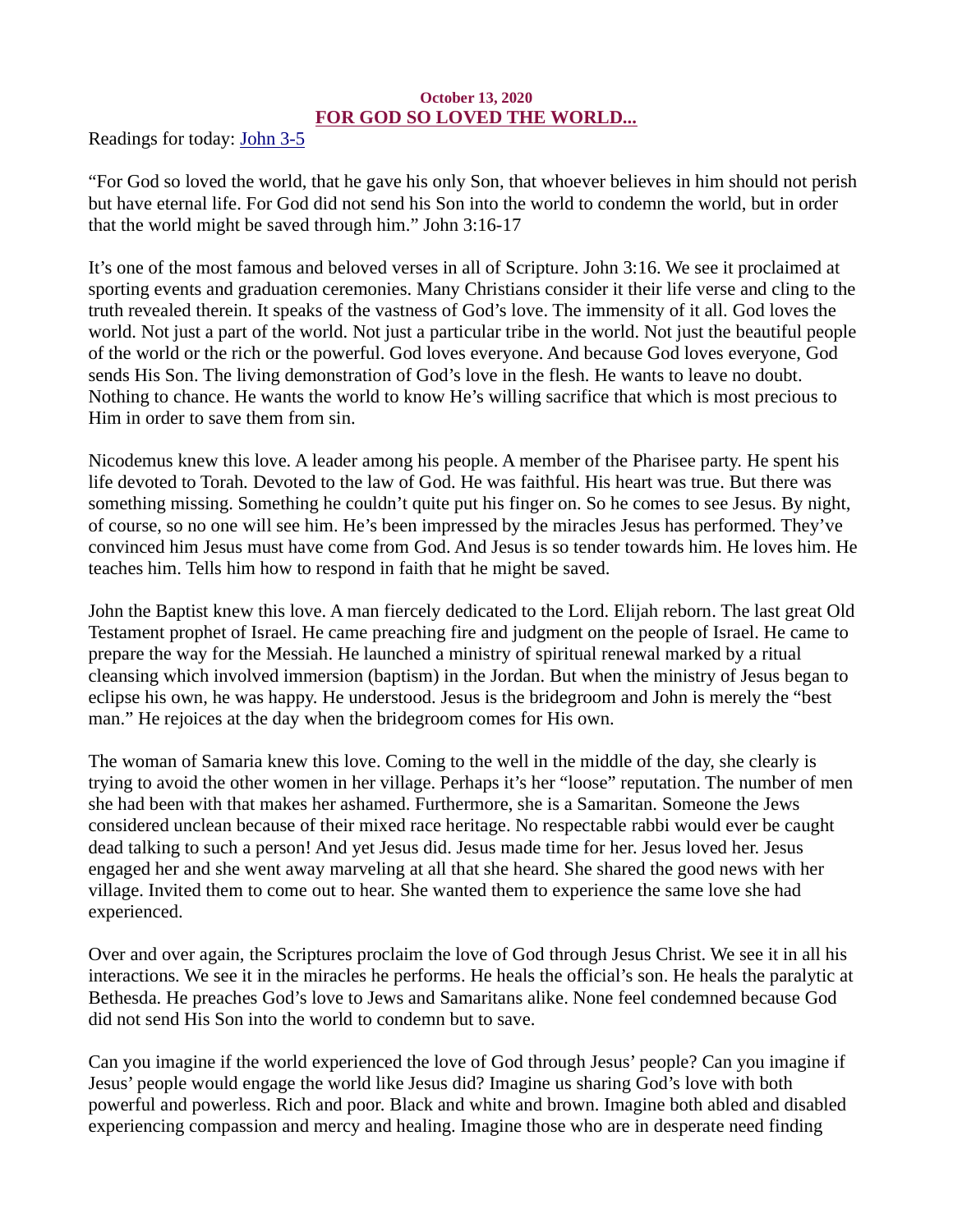hope. Imagine Jesus' people leading a movement in our communities of love towards the outcast and the marginalized and those who feel lost and lonely. We don't have to imagine it. It does actually happen. So many churches in so many communities model this love well. But there's always more that can be done. More love that can be shared. More grace that can be given. And it is the charge God gives to each of us. To follow in Jesus' footsteps and be known by the love God first sent into the world in His Son.

Readings for tomorrow: Matthew 8:1-14, 9:1-17, 12:1-21, Mark 1:40-45, Mark 2:1-3:21, Luke 5:12-39, 6:1-19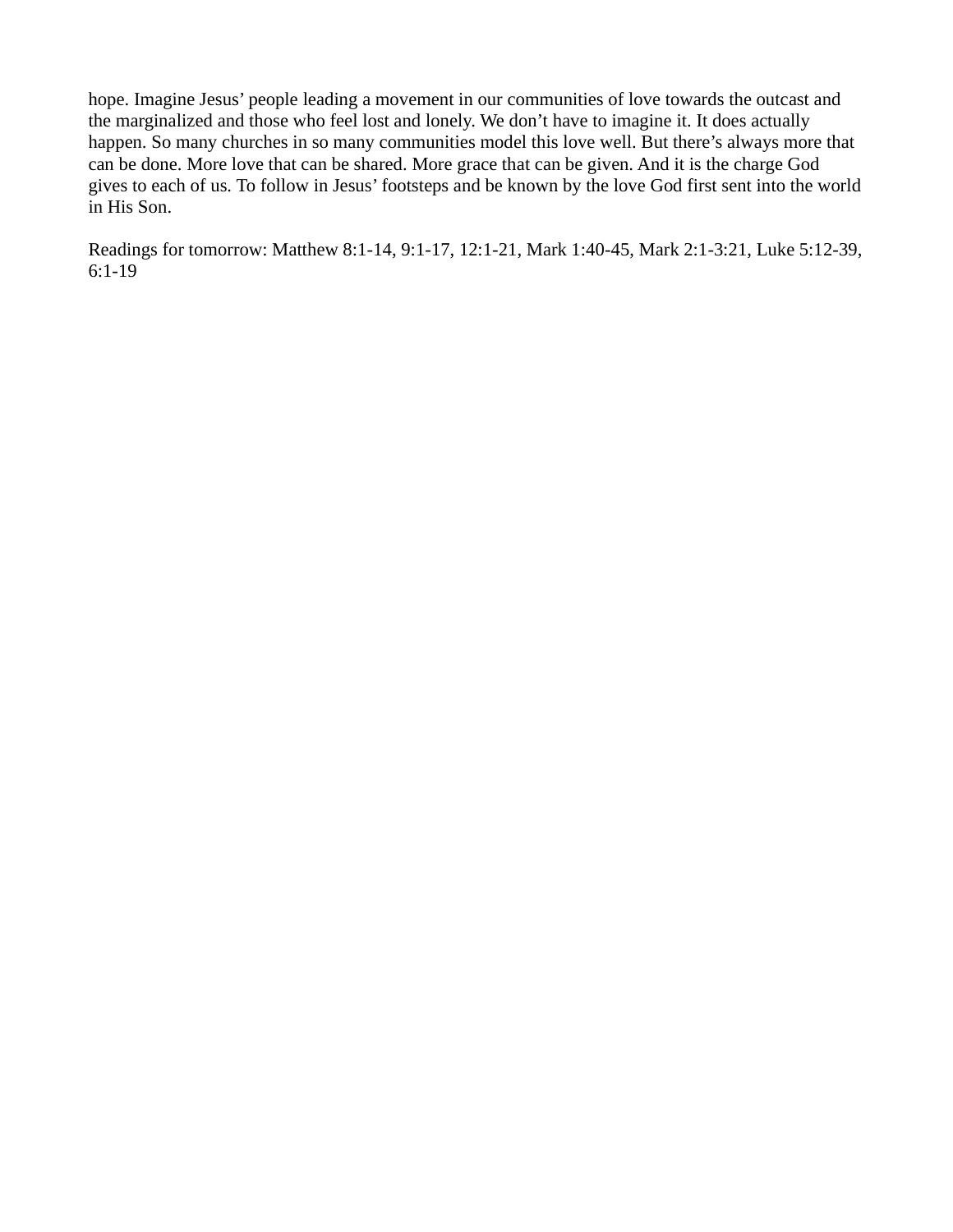### October 14, 2020 LEVI'S FEAST

<span id="page-13-0"></span>Readings for today: Matthew 8:1-14, 9:1-17, 12:1-21, Mark 1:40-45, Mark 2:1-3:21, Luke 5:12-39, 6:1-19

One of the things that always strikes me about Jesus is how much hurting, broken people love Him. He was the kind of person who seemed to love hanging out with the wrong kind of crowd. Prostitutes. Tax collectors. Lepers. Sick and diseased. He hung out with the sexually immoral. The politically corrupt. The outcast from society. The ritually unclean. He loved these people. He met them right where life found them and lifted them up. When challenged by the religious elite to explain his actions, Jesus gives a profoundly missional response…

"Those who are well have no need of a physician but those who are sick. I have not come to call the righteous to repentance but sinners." (Luke 5:31-32)

Levi is sitting in his tax booth. Most likely alone as tax collectors were some of the most hated people at the time. They were seen as traitors to their nation. Collaborators with Rome. Men who profited off the exploitation of their own people. Most people would have given Levi a wide berth. They would have avoided him like the plague. Jesus does not. Jesus marches right up to him and says, "Follow Me." I cannot begin to fathom the reaction of the other disciples. Especially Simon the Zealot. Before Simon became a follower of Jesus, he belonged to a group of people who literally would knife guys like Levi in the streets. He had dedicated his entire life to the eradication of such traitors to Israel. Now they would become brothers.

It's a stunning invitation. One that Levi embraces. Not only that but he wants all his friends and colleagues to know why he's left his tax booth. Why he's put aside his wealth and power to follow an itinerant preacher. Why he's given up his sinful ways. So he throws a feast. It's a motley group of people to say the least. Tax collectors. Sinners. The dregs of society. Jesus loves it. He reclines at table with them meaning He is making Himself one with them in a sense. Sharing a meal in that culture at that time was incredibly significant. It meant identifying with those who ate with which is why the Pharisees go nuts. They can't believe a rabbi of Jesus' stature would lower Himself in such a way.

They simply don't understand Jesus. And frankly, many Christians today don't understand Jesus either. Philippians 2:5-11 tells us Jesus emptied Himself in order to become one with us. Emptied Himself of all His divine glory and power to become utterly dependent on His Father. He emptied Himself to become a human being. He emptied Himself further to become a servant of humanity. He emptied Himself completely by dying on a cross for humanity. This kenosis or "divine emptying" remains one of the most glorious yet mysterious aspects of the gospel. And it is the source of our salvation.

So let me ask you a question…how are you emptying yourself in order to follow Jesus? What are you relinquishing? What are you sacrificing? What are you giving up? Do you find yourself more at home with sinners or do you only relate to saints? Do you find your heart broken for the outcasts and marginalized in our society or do you mainly spend time with those who look like you? Act like you? Spend money like you? Would you have gone to Levi's feast or would you have grumbled like the Pharisees? Are you willing to risk your reputation to build relationships with those who do not believe so that they might find salvation?

Readings for tomorrow: Matthew 5-7, Luke 6:20-49, 11:1-13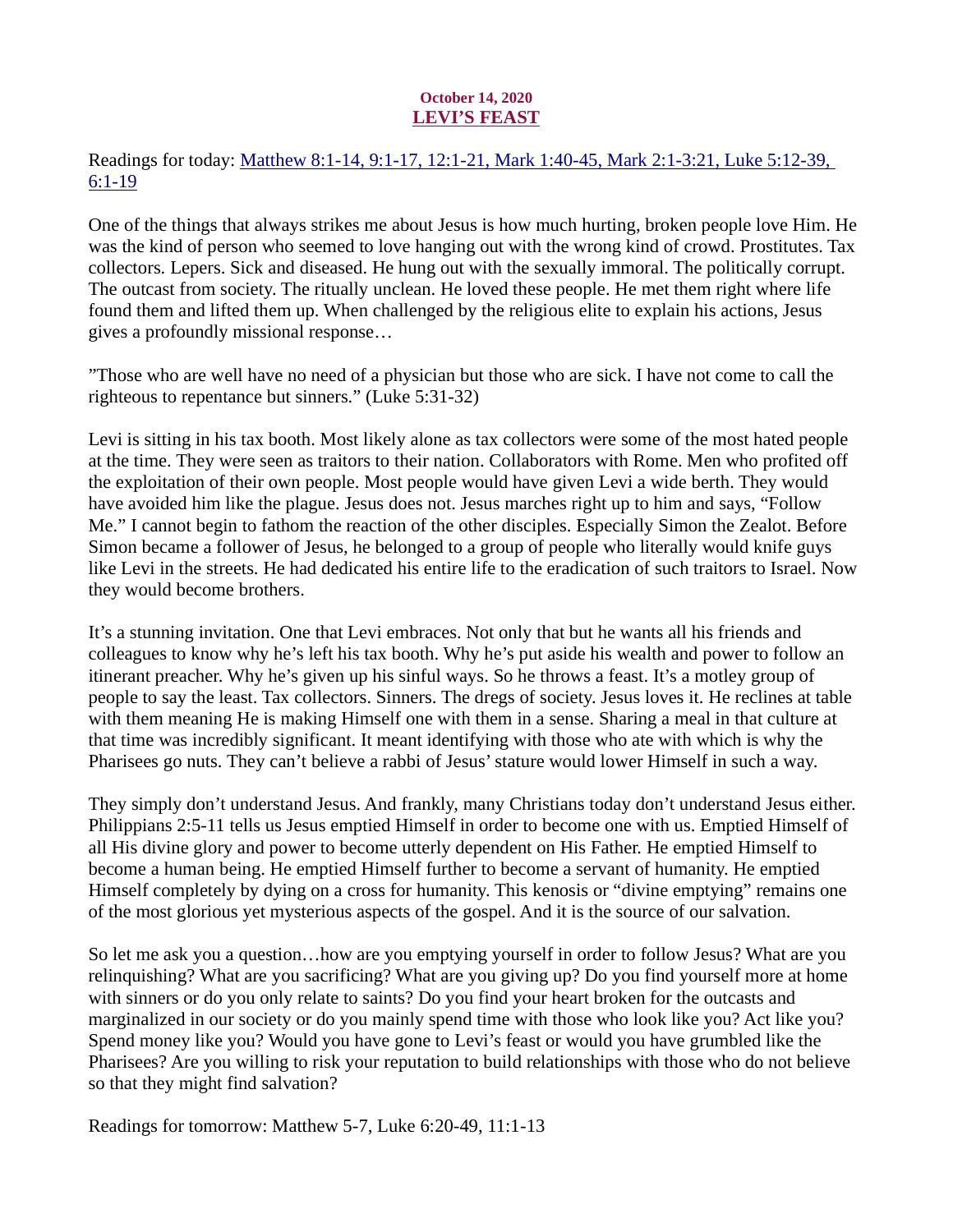#### October 15, 2020 BUILDING ON BEDROCK

<span id="page-14-0"></span>[Readings for today: Matthew 5-7, Luke 6:20-49, 11:1-13](https://www.biblegateway.com/passage/?search=Matthew+5-7%2C+Luke+6%3A20-49%2C+11%3A1-13&version=ESV)

"Everyone then who hears these words of mine and does them will be like a wise man who built his house on the rock. And the rain fell, and the floods came, and the winds blew and beat on that house, but it did not fall, because it had been founded on the rock. And everyone who hears these words of mine and does not do them will be like a foolish man who built his house on the sand. And the rain fell, and the floods came, and the winds blew and beat against that house, and it fell, and great was the fall of it." (Matthew 7:24-27)

The Sermon on the Mount is the greatest sermon ever preached. Period. In it, Jesus casts His vision for His Kingdom. He defines what life looks like under His rule and reign. He sets boundaries around human desire and behavior to protect us from self-destruction and to teach us how to build a life that will last. Sadly, too many of us believe we can choose our own path. Defiantly, we try to chart our own course into eternity. Foolishly, we attempt to bushwhack our way through the wilderness of this world only to quickly lose our way. The results are tragic and heartbreaking.

I wonder sometimes why we find our culture's pact with sin and death so enticing. What is it about our culture that draws us in? We all know it's not good for us. We all know the pace we set isn't healthy. We all are feeling the effects of isolation and loneliness. We all are struggling under the pressure that's been created and exacerbated through social media. So why do we persist? Why can't we seem to opt out? Are we truly so addicted we cannot stop?

How many families have to break up? How many pills do we have to take? How many children have to die before we wake up from the nightmare we find ourselves in? When will we stop believing the lie that life is all about me? All about my wants? All about my desires? The world tells us to "follow your heart" and "be true to yourself." I can think of nothing more devastating. The world tells us we "can be whoever we want to be" and to do "whatever feels good." I can think of nothing more heartbreaking. Do we not see the pain we are leaving in our wake? The broken relationships? And for what? So we can selfishly pursue our own happiness at the expense of others? Do we not see the toll this is taking? The high price we are paying? The cost to those around us, especially those we love most?

I meet them every single day. In coffee shops and bars all over town. Men and women and children who are suffering. Struggling. Wrestling with a deep sense of existential loneliness because they have tried their best to do this life on their own. They "believed in themselves" but that belief took them nowhere. Like Sinatra, they did life "my way" only to find themselves at a dead end. They tried to be the captain of their own destiny. The master of their own fate. The ruler of their own domain only to discover their reach far exceeded their grasp. In the words of Jesus, they built their entire lives on sand and their ruin was great.

COVID, of course, has only exposed the cracks in our foundation. The global pandemic hit and so many suddenly realized their lives were built on sand. Perhaps that describes you today. You are looking around at the ruins of your marriage. The ruins of your family. The ruins of your professional career. Your bank account is overdrawn. Your energy levels are dangerously low. Your emotional reserves are tapped out. Your relationships are broken. Your heart is aching. And you feel so very alone. Depressed. Angry. Frustrated. Anxious. Afraid. Perhaps you've even been tempted to put an end to it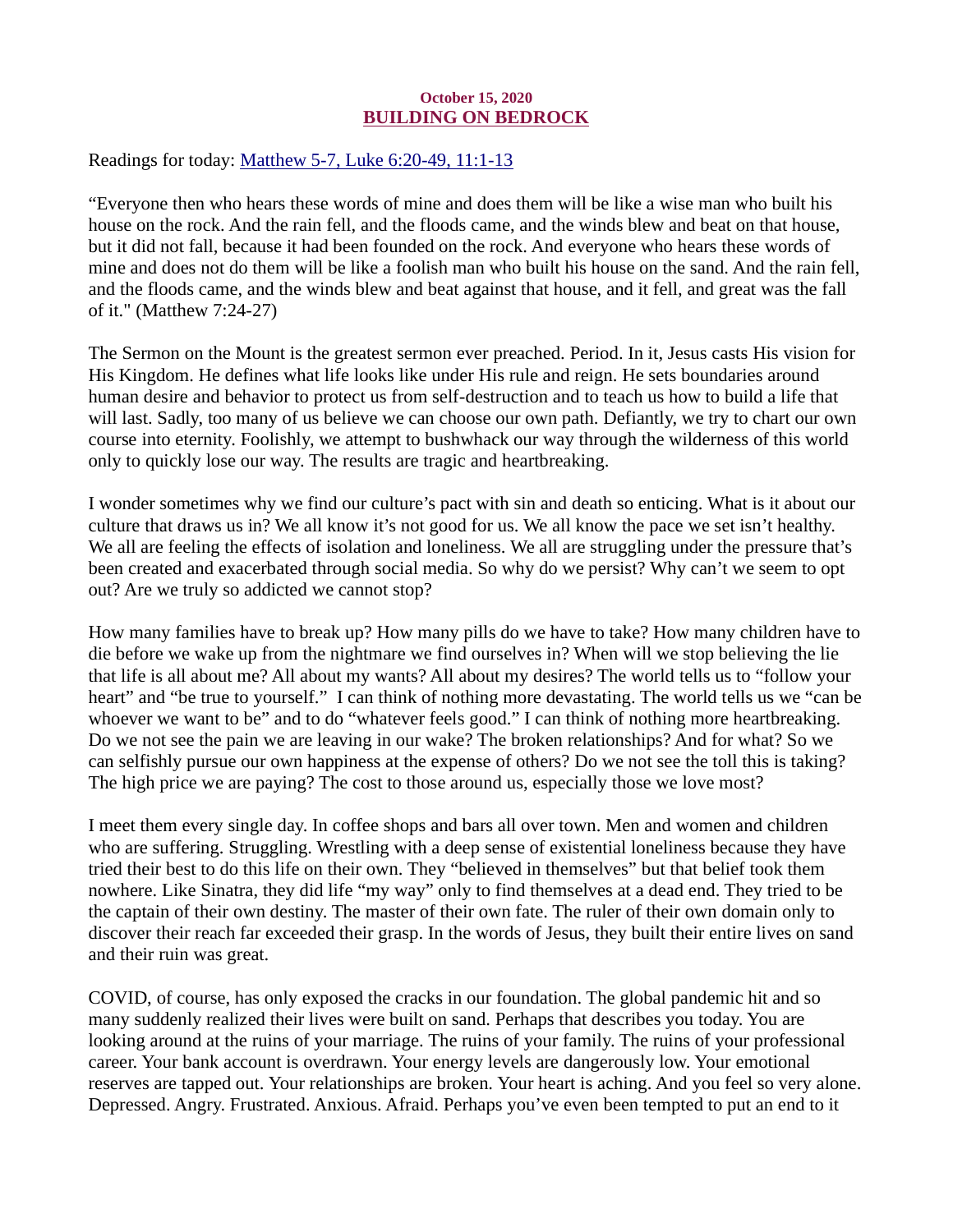all. Don't believe the lie! God is with you! Even in the valley of the shadow! Even in the darkest of nights! His presence is always there to comfort and to guide and to bring us back into the light!

But how do we get from here to there? We start building on the rock. We start by surrendering our hearts and lives to Jesus. We invite the Holy Spirit to come and take up residence within us so He may transform us from the inside out. Only God can re-orient the desires of our hearts! Only God can reprioritize the values of our lives! Only God can redirect our loves. As He does this deep work in us, what comes out of us begins to change. Life on the outside begins to reflect the new life that's emerging on the inside. Regenerate actions flow from a regenerated heart. New wine is poured from new wineskins as God removes our hearts of stone and gives us new hearts that beat for Him alone!

How do we know if we've received this new heart? Look at the Sermon on the Mount. Rather than treat it as a list of "do's and don'ts" instead consider it more of a diagnostic. Let the words of Jesus dissect your every thought. Your every deed. Your every emotion. Let it stand like a plumb line in your life against which you are constantly measuring yourself. Not because you must earn God's favor but because you long to bring glory to God. Not because you have to follow some law but because you want to chart the progress the Holy Spirit is making in sanctifying you for His Kingdom. Not because you have to clean yourself up before God can love you or accept you but because you trust He has already done so and is hard at work to present you blameless before His throne.

One can spend a lifetime learning from these few chapters and still never arrive. This isn't about perfection, friends. It's about the journey. It's about following the way of Jesus. And if you are like most, you will find yourself stumbling down the road like a drunk man, swaying from one side to the other. That's okay. That's actually quite normal. The key is to keep walking down the road.

Readings for tomorrow: Matthew 8:5-13, 11:1-30, Luke 7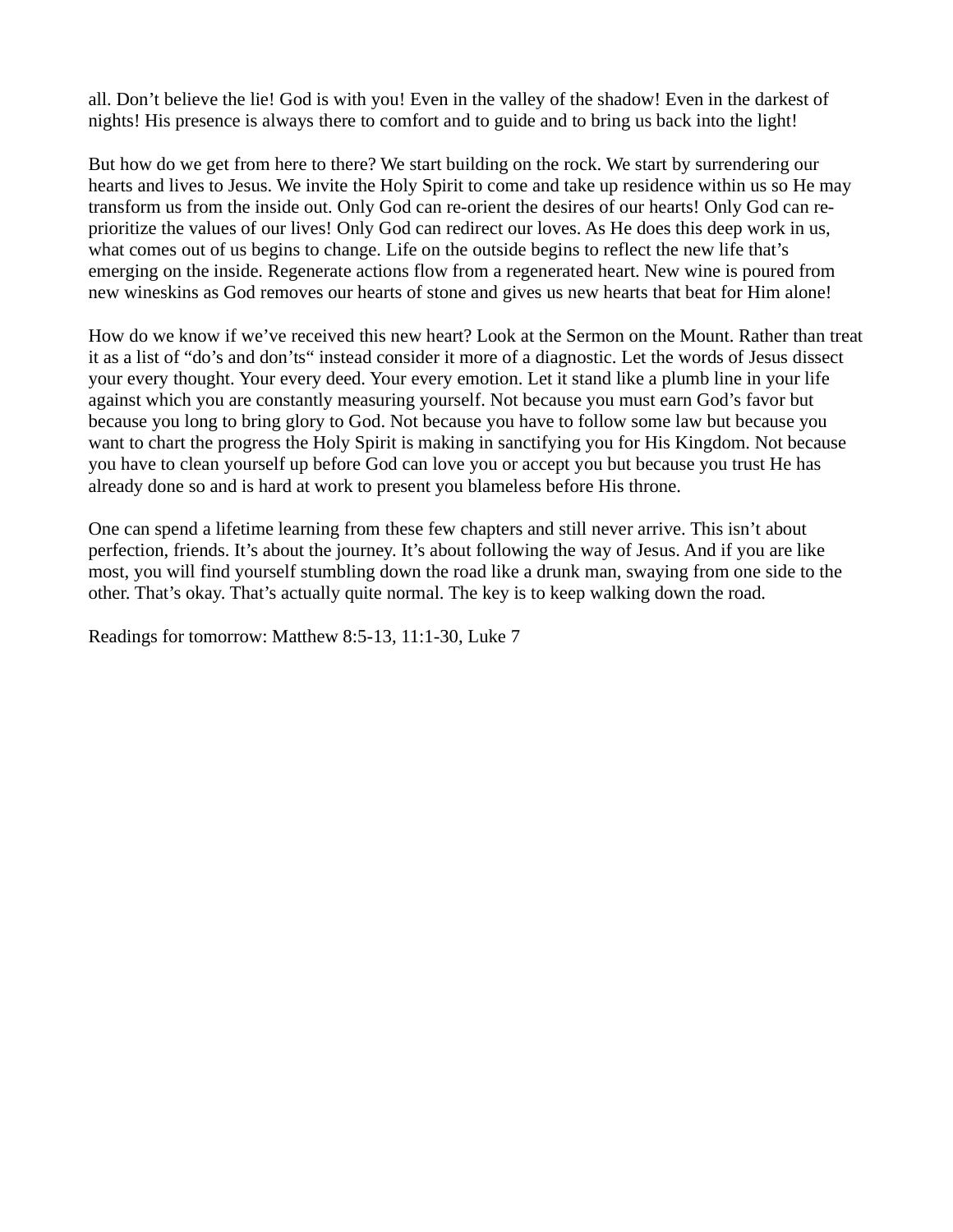#### October 16, 2020 HOSTING A DINNER PARTY FOR JESUS

<span id="page-16-0"></span>[Readings for today: Matthew 8:5-13, 11:1-30, Luke 7](https://www.biblegateway.com/passage/?search=Matthew+8%3A5-13%2C+11%3A1-30%2C+Luke+7&version=ESV)

Imagine you're having Jesus over for dinner. You send out invitations. Line up a caterer. Clean your house. Put out tables and chairs. Light your scented candles. Maybe even spring for some live music. You leave nothing to chance. You want Him to be impressed. The day of the affair arrives. Your home is packed with people. These are your friends. Your colleagues. Your family. All of whom cannot wait to meet Jesus. He walks in. What do you do? Do you greet Him? Offer to take His coat? Get Him a drink? Give Him the seat of honor? Do you make sure to serve Him first as your guest? Introduce Him to all your friends by name? Make sure He feels welcomed and honored? Of course you would. You would be embarrassed if you didn't. Your friends would be ashamed of you.

Let's take it up a notch. Imagine what would happen if a homeless man wandered in to your home that evening. Or a prostitute. Or a drug addict. Imagine them disrupting things. Imagine the crowd parting as people stumble over themselves so they don't have to touch them. Imagine the room going silent and all eyes turning to you to see how you will respond. Now imagine those same eyes shifting to Jesus as the homeless man/prostitute/drug addict falls at His feet. Weeping. Shedding so many tears, Jesus' feet literally become drenched. Now imagine the homeless man taking out a dirty handkerchief to wipe His shoes. The prostitute letting her hair down to dry his feet. The drug addict using his ratty t-shirt. You would probably be uncomfortable with the whole scene. Unsure of what to do or how to respond. Embarrassed by their behavior. After all, this whole affair is supposed to be about impressing Jesus!

Imagine Jesus turns to you and tells you a story. Two people went into deep debt to a loan shark. One for five hundred thousand and the other for fifty. Neither could afford to pay. In a shocking move, the loan shark forgave both their debts. Which would love him more? The one who owed him the greater amount, of course. This homeless man. This woman of the night. This poor addict struggle with many things. Their lives are a trainwreck. Your life, on the other hand, is good. You live in a nice home. You are surrounded by people who love and respect you. You make a good living. You enjoy some of the finer things of life. Yes, you know you are not perfect. Yes, you have your own struggles. Yes, life is not always easy. But you have been given much whereas this man. This woman. This addict have been given little. And even what little they did have has been squandered away. Who do you think will love Me more?

The one who is forgiven much, loves much. The one who is forgiven little, loves little. Friends, ask the Father to show you the full measure of your sin. Ask Him to show you how far you have fallen short of His glory. Not so that you will despair but so you can more deeply appreciate the sacrifice He made to save you! God did not send His Son into the world to condemn it! NO! He sent Jesus so the world might be saved through Him! All of us from the richest to the poorest. From the most privileged to the most oppressed. Perpetrators and victims alike need forgiveness. We all need grace. And Jesus stands ready to offer it to us in abundance! Know your sins have been forgiven and let that fan the flames of your devotion to Jesus!

Readings for tomorrow: Matthew 12:22-50, Mark 3:22-35, Luke 8:19-21, 11:14-54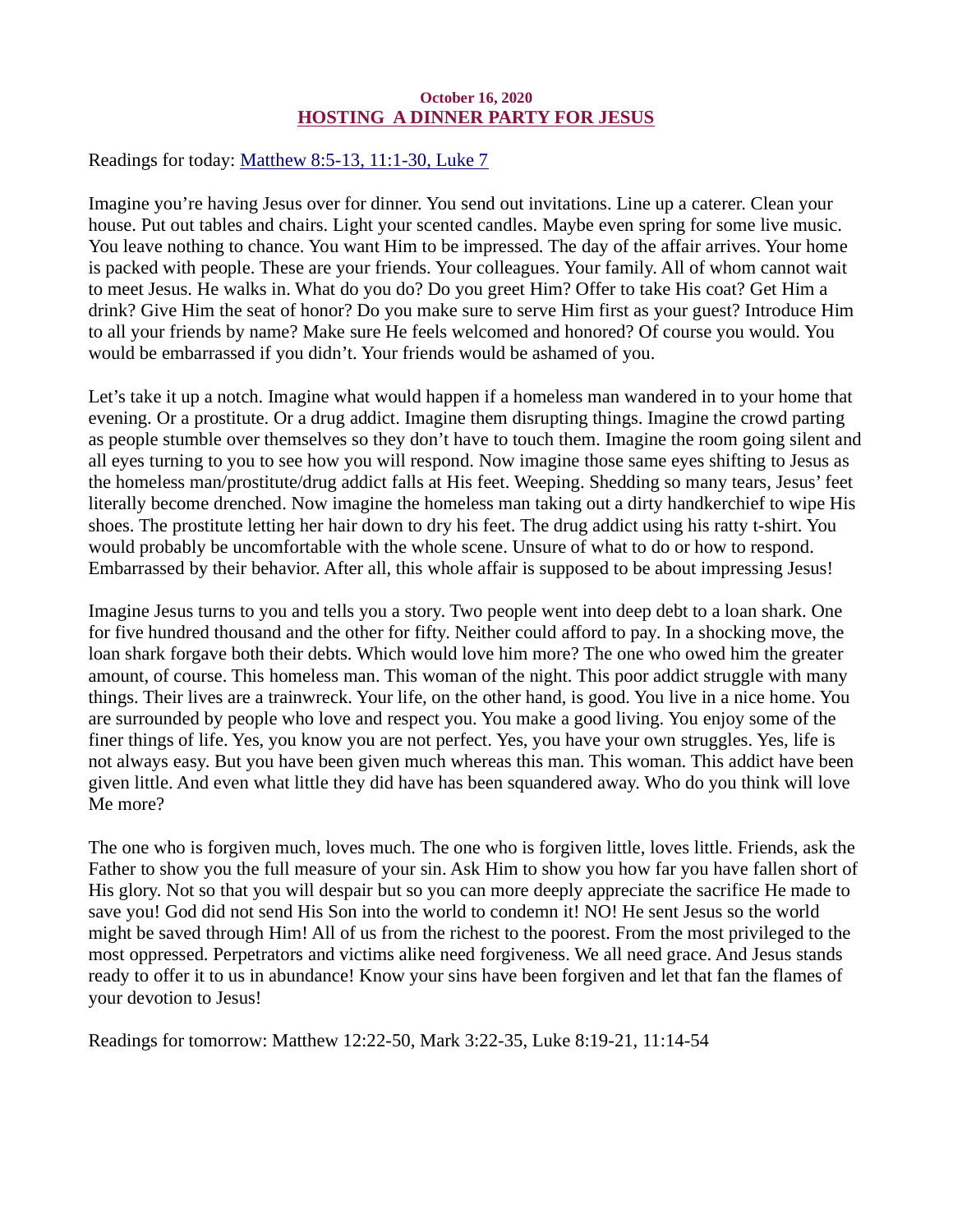#### October 17, 2020 THE TRUE FIGHT

<span id="page-17-0"></span>[Readings for today: Matthew 12:22-50, Mark 3:22-35, Luke 8:19-21, 11:14-54](https://www.biblegateway.com/passage/?search=Matthew+12%3A22-50%2C+Mark+3%3A22-35%2C+Luke+8%3A19-21%2C+11%3A14-54&version=ESV)

Another guest blog…this time from the late, great Dr. Gardner Taylor…

"We war not against flesh and blood, but there is some great struggle going on in the universe. Put it how you want: the struggle between light and darkness, between life and death, goes on in your body and mine right now, between health and sickness, between good and bad, between right and wrong, between God and Satan. There's a battle, a mighty battle, raging through the universe, and evil in that battle is not weak. I hear my Lord on the night of his arrest saying to those who came to arrest him, "This is your hour and the power of darkness." And is it not recorded in the Scriptures somewhere that scarcely shall the righteous be saved? It's not an easy fight. There's a mighty war going on. How will it come out? Who is going to win? When Friday morning began, we got a sign of what's going to happen. The most powerful coalition of evil ever assembled on the face of this earth came together at Calvary, and they threw up all of their battlements and all of their armory against the Son of God. It was a mighty battle, an awful tussle; the earth watching it grew sick at how evil could challenge the very throne of God. The world shivered on its axis and trembled on its foundation.The heavens looked down at it and grew dark because they mourned at seeing evil standing up in God's face. So the curtains of darkness were pulled across the face of the sunlight because the heavens could not watch it. Angels that sing around God's throne grew suddenly silent and somebody wrote that there was silence in heaven for about the space of a half hour. It looked for a while as if God had lost. I hear that awful cry trembling up from that hill underneath a darkened sky - midnight at midday. I hear that awful cry, "My God, my God, why hast Thou forsaken me?" It looked like God had lost, but when the light came back on and the earth righted itself, God's grip held and hell's grip loosened. Jesus cried out, "It is finished." The old account is settled. It has all been straightened out, fixed, the disease has been cured. I know how it's going to come out. I don't know when but somewhere in God's own time, evil is going to bow down once and for all before the Lord. So where and somehow, all that is wrong will be made right. Somewhere and somehow in God's own time, every valley will be lifted up, every mountain will be brought down, every crooked way will be made straight, every rough way will be made plain in God's own time. Sickness and sorrow, pain and death, we will fear no more."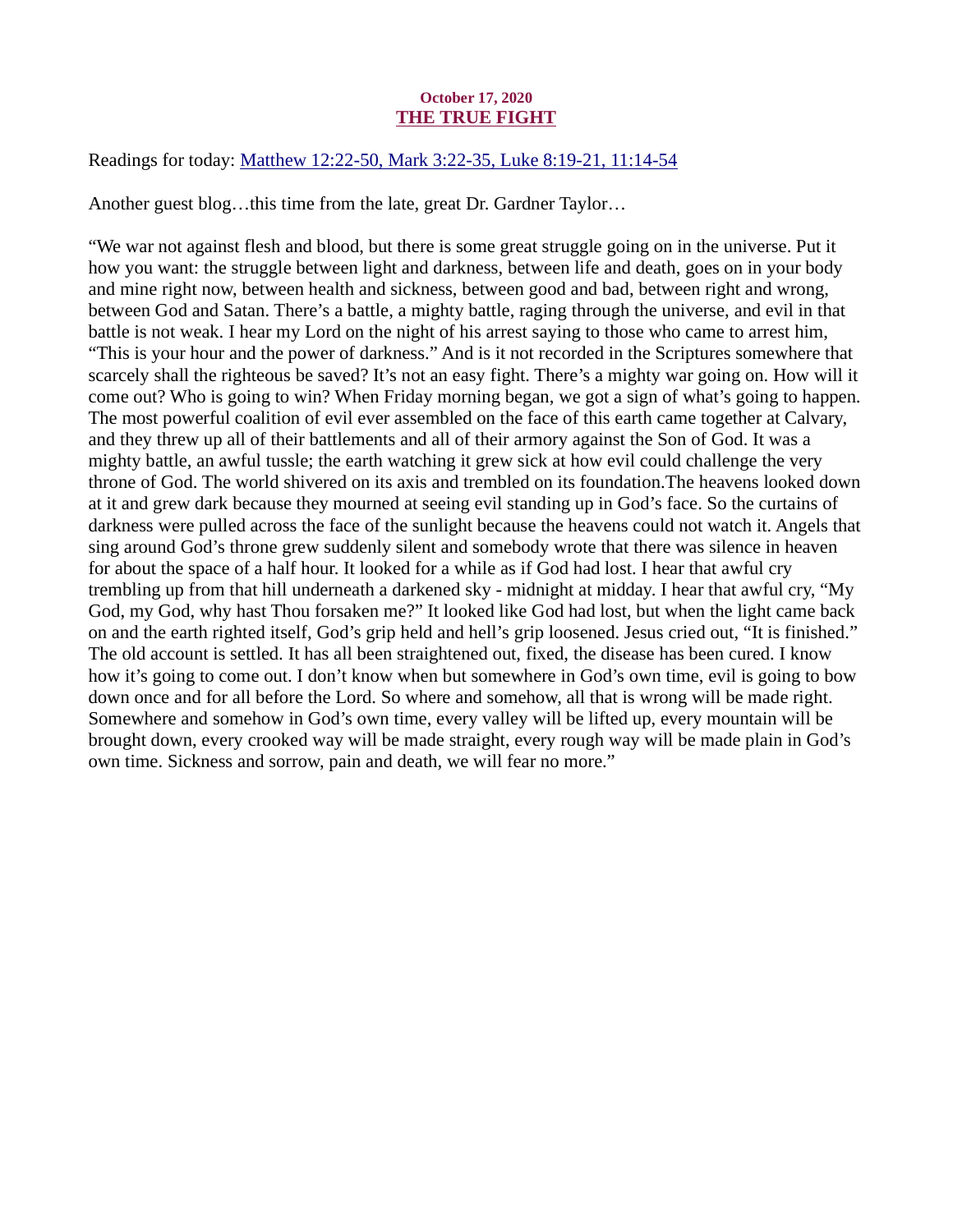## October 19, 2020 RESPONDING TO THE WORD

<span id="page-18-0"></span>[Readings for today: Matthew 13:1-53, Mark 4:1-34, Luke 8:1-18](https://www.biblegateway.com/passage/?search=Matthew+13%3A1-53%2C+Mark+4%3A1-34%2C+Luke+8%3A1-18&version=ESV)

How do you respond to the Word of God? How do you feel when you hear it preached? When you read it during your devotional time? When you listen to it on your way to work? Do you find your heart open to its message? Is it comforting? Challenging? Life-changing? Do you find yourself wanting more of the Word or is it a struggle to read? Are you intentional about applying its lessons? Aligning your lifestyle with its laws? Submitting yourself to its authority? Do you trust its promises? Do you believe its truth? Do you hold fast to what it says no matter how much opposition may arise? As you think back over the course of your life, do you seek growth? Spiritual maturity? Are you bearing fruit?

These are important questions to reflect on and Jesus offers a great diagnostic tool for such reflection in the parable of the sower. Jesus is the sower. He is at work even now in the world spreading the seed of the Word of God. He works through preachers and pastors as well as ordinary men and women to spread the good news of the gospel to the ends of the earth. As the seed is sown throughout the world, people respond in different ways. Some hearts are hard. Like a paved road. the seed cannot penetrate. It is rejected. It never takes root. And the enemy comes and steals it away. Some hearts are shallow. There is an initial response. Driven by the emotions of the moment. By all outward appearances, it looks like the seed has taken root. There is joy. There is excitement. But such feelings gradually wane. The seed cannot put down roots. The heart drifts away towards other things. Some hearts are divided. They receive the seed. Roots are put down. But the soil is mixed. There are weeds and thorns and thistles. As the seed springs up so do these other things and eventually the growth is choked off. The fruit never ripens. Their spiritual growth is stunted. Finally, there is the open heart. The humble heart. The heart that is good soil. Ready to nurture and water and grow the seed. These hearts hold fast to the Word and what it teaches. They seek to align their lives with what the Word says. And over time, they bear much fruit.

Now it's time for an honest assessment. Where do you find yourself in the parable? Is your heart hard? Unwilling to receive what Jesus says? Unwilling to submit to His ways? Unwilling to surrender to His Lordship? Is your heart shallow? You hear the Word but don't do it. Your devotion to Jesus only goes skin deep. In fact, reading the Bible. Worshipping Jesus. Spending time in prayer. These things are boring and often feel like a waste of time. Is your heart divided? Are there other activities that take priority over spending time with God? Do you find yourself rejecting God's Word along the way in favor of other desires? Other needs? Other wants? Have you fallen prey to the cares and worries and riches and pleasures of this world? Do you presume on the grace of God and assume God will overlook your sin? Is your heart true? Do you prioritize your time in God's Word? Do you intentionally seek to submit your life to His way? Do you allow God's Word to confront as well as comfort? Disrupt as well as affirm? When push comes to shove and God reveals something in your life that needs to go, do you obey? When doubt creeps in - as it always does - do you make the conscious decision to hold fast to the promises of God?

Friends, the seed is being sown. The Word is being proclaimed. God is making Himself know. How will we respond?

Readings for tomorrow: Matthew 8:18-34, 9:18-38, Mark 4:35-41, 5:1-43, Luke 8:22-56, 9:57-62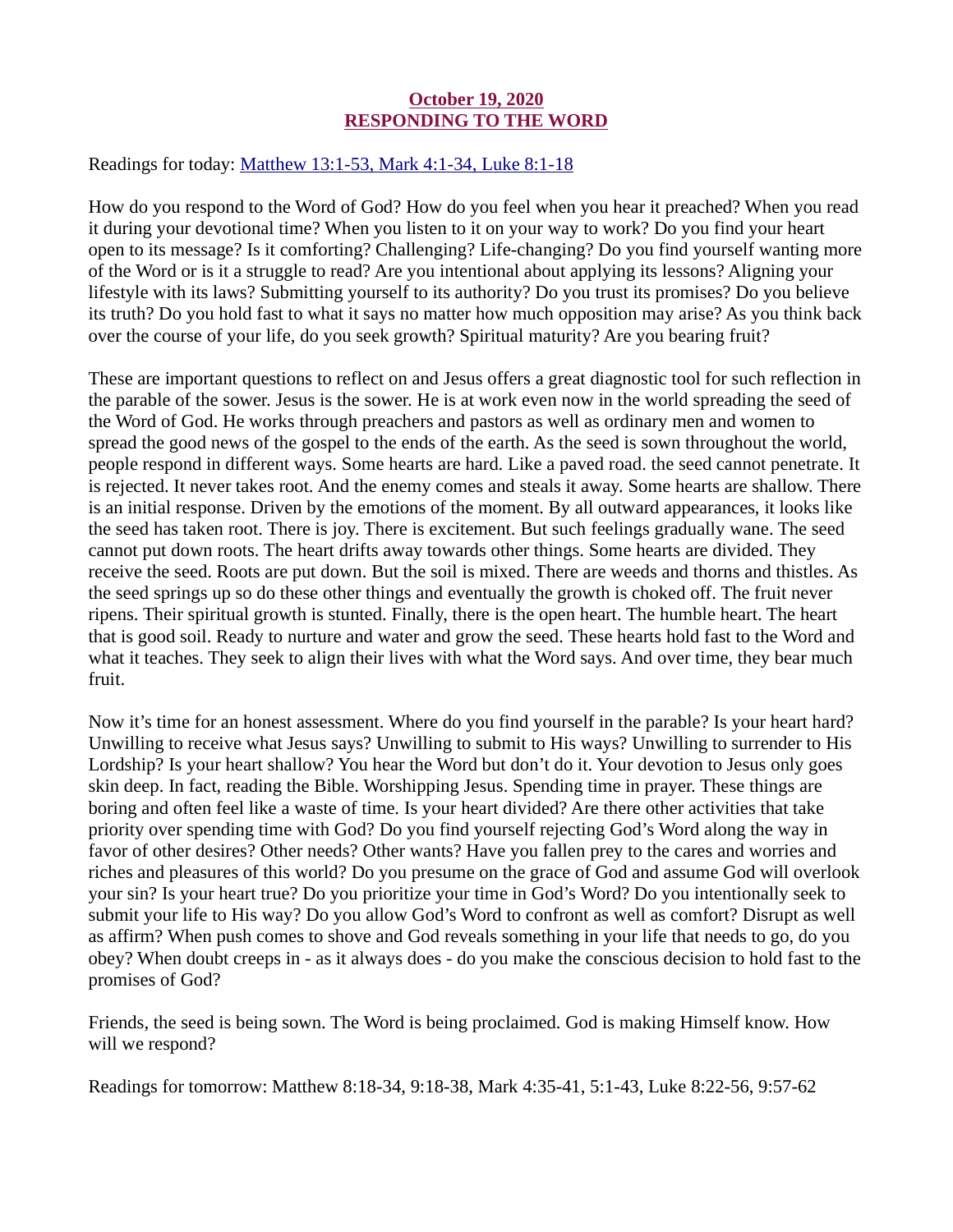#### October 20, 2020 DESPERATION MEETS COMPASSION

<span id="page-19-0"></span>[Readings for today: Matthew 8:18-34, 9:18-38, Mark 4:35-41, 5:1-43, Luke 8:22-56, 9:57-62](https://www.biblegateway.com/passage/?search=Matthew+8%3A18-34%2C+9%3A18-38%2C+Mark+4%3A35-41%2C+5%3A1-43%2C+Luke+8%3A22-56%2C+9%3A57-62&version=ESV)

I have met Legion. Men and women so tormented and oppressed. I have seen them sitting catatonic in the streets of Harar. I have watched them convulse and tremble behind the bars of a prison cell. I have met them in psych wards where they live for their own protection. Sadly, they feel so cut off from community. So isolated and alone. They feel helpless and afraid. They are desperate for freedom.

I have met the woman with the issue of blood. They live all over the developing world. Without access to basic sanitation and medical care, women are often left to fend for themselves. Their menstrual cycles make them feel cursed. Especially when there are problems. They too feel cut off from their community. Isolated from their families. Helpless and afraid. At the mercy of their biology. They are desperate for freedom.

I have walked with countless families through grief. The loss of someone they love. It's especially tragic when they are young. When they have their whole life ahead of them. The loss of children in particular can make or break a person's faith. I have wept with parents at the bedside of a child dying of cancer. I've been in the hospital room when the doctor delivers the terrible news of a rare and terminal illness. These are incredibly painful and difficult spaces. Those living through them often feel cut off from their community. Isolated from their friends. Helpless and afraid. They are desperate for healing.

What I love most about Jesus is His great compassion. "When he saw the crowds, he had compassion for them, because they were harassed and helpless, like sheep without a shepherd." (Matthew 9:36) One can only imagine the pain and suffering He saw as He surveyed the hundreds, even thousands of people who flocked to hear Him speak. He knows their every need. He knows their every desire. He knows their every heartache and heartbreak. He knows how desperate they are for healing. How desperate they are for freedom. And He loves them. He has compassion on them. He reaches out to them. Demons flee. Diseases are cured. The dead are raised. Everywhere Jesus goes, these miraculous signs accompany Him. Everywhere He goes, the Kingdom comes with power and authority. Everywhere He goes, new life breaks forth.

But the needs are too much even for Jesus. He cannot heal every single person. He cannot cast out every single demon. He cannot sit with every family in their grief. So He sends His disciples. They will be His hands and feet. They will minister in His name and under His authority. They will be His ambassadors, Christ making His appeal to the world through them. Christ healing through them. Christ delivering through them.

Our world is still full of desperation. People feel so harassed and helpless. They wander aimlessly through life like sheep without a shepherd. And the question for the church is this...do we have compassion? Are our hearts tenderized by the needs we see all around us? Do we make the time and take the time to come alongside those in pain? Are we willing to re-orient our priorities? Redirect our resources? Re-order our lives in such a way that we make space to care for the lost and lonely who live all around us? This, friends, is what it means to love and follow Jesus.

Readings for tomorrow: Matthew 10, 14, Mark 6:7-56, Luke 9:1-17, John 6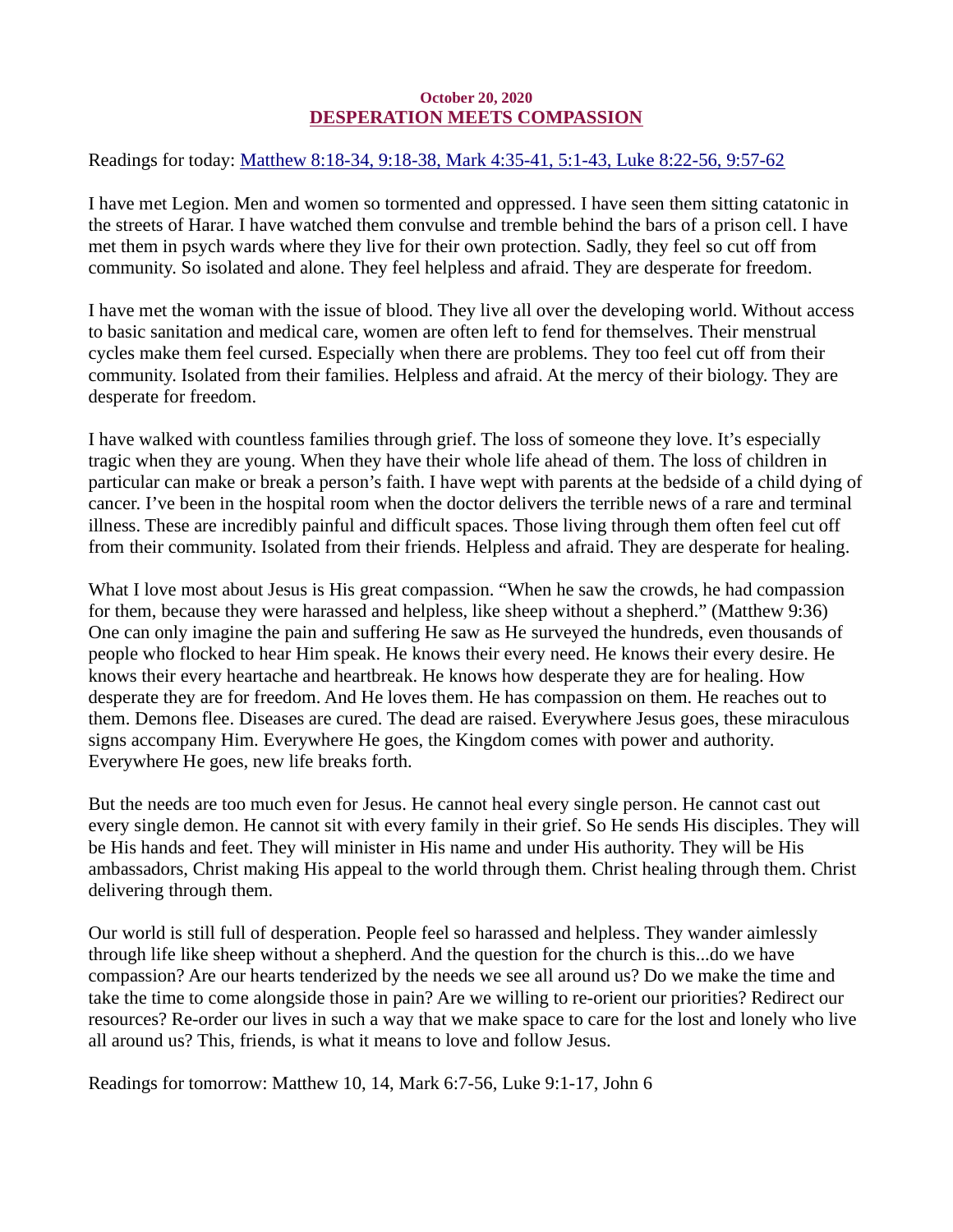### October 21, 2020 RIGHT HEART. RIGHT BELIEF. RIGHT PRACTICE.

## <span id="page-20-0"></span>[Readings for today: Matthew 10, 14, Mark 6:7-56, Luke 9:1-17, John 6](https://www.biblegateway.com/passage/?search=Matthew+10%2C+14%2C+Mark+6%3A7-56%2C+Luke+9%3A1-17%2C+John+6&version=ESV)

What does it mean to be a Christian? Over the years, I've heard a lot of answers to this question. Some think it means they raised their hand and prayed a prayer at some point in their life. Others believe it has to do with the fact they were baptized as an infant. Still others believe it means they go to church every Sunday and pay their tithe. Some of the people I've talked to see it as an inheritance. They were raised by Christian parents so they must be Christian. Others see it as a cultural designation. We live in a Christian nation so we are Christian by default. Like I said, lots of different answers to this allimportant question...what does it mean to be a Christian?

Sadly, too many people refuse to look to the Bible for their answer. If they did, they would see Jesus offering a pretty clear definition for what it means to follow Him. First and foremost, you have to have what the ancients might have called "orthopathy" or the "right heart." The people who experienced the miracle of the feeding of the five thousand did not chase Jesus around because they loved Him. No, they wanted their bellies filled again. (A big deal in a 1st century subsistence agricultural economy.) They followed Him for selfish reasons. They wanted their needs met. Their illnesses cured. Their diseases healed. Their wants satisfied. And that's why Jesus tells them He is the bread of life. The food they are seeking is not temporal. Their needs are not just physical. They are spiritual and eternal and only the Christ can satisfy them but they must believe. They must have faith. This is what Jesus means when He talks about feasting on His body and drinking His blood and it was too much for some. They turned away. Even many of His disciples stopped following Him. Why? They did not believe. They did not trust. They could not accept the truth of what Jesus was teaching. They did not have the right heart.

The second thing we learn about following Jesus is that it takes "orthodoxy" or "right teaching." Jesus is who He says He is! He gets to define Himself. He gets to reveal Himself. We don't get to accept parts of Jesus and reject others. We don't get to reduce Jesus down to our size. We don't get to make Him comfortable or safe. Jesus is God. He is Lord over disease. Lord over death. Lord over sin. Lord over evil. Lord over this world and all that is in it. He casts out demons. He heals the sick. He messes with the atomic structure of bread and fish to feed five thousand people! He walks on water. He calms the wind and the waves. He is the bread of life. He is the manna from heaven. He alone has the words of eternal life. All of these different events may seem strung together randomly but they are not! They are designed to give the disciples. Give His followers. Give those who believe and trust in Him a true picture of Himself. Jesus wanted them to understand the true nature of His divinity. He wasn't just another prophet or miracle-worker. He was God Himself. True Christians take Jesus at His Word. They accept Him for who He is. They do not try to replace Him with a Jesus of their own making. Right thinking about Jesus is essential for the Christian.

Finally, there is "orthopraxy" or right practice. True Christians live what they believe. Their works flow from a heart that is full of faith. The disciples believed and were given authority to go forth and proclaim the Kingdom of God. Preach a message of repentance. Heal the sick. Cast out unclean spirits. These are the "right practices" that should mark the life of every believer to a greater or lesser extent depending on where one is on their journey.

As Christians, we do not get to pick and choose. We do not get to claim a right heart and hold to a heretical theology. We do not get to claim a right theology and live a heretical life. We do not get to claim a righteous life and yet cling to a hardened heart. It's an all or nothing deal. Now, are we perfect?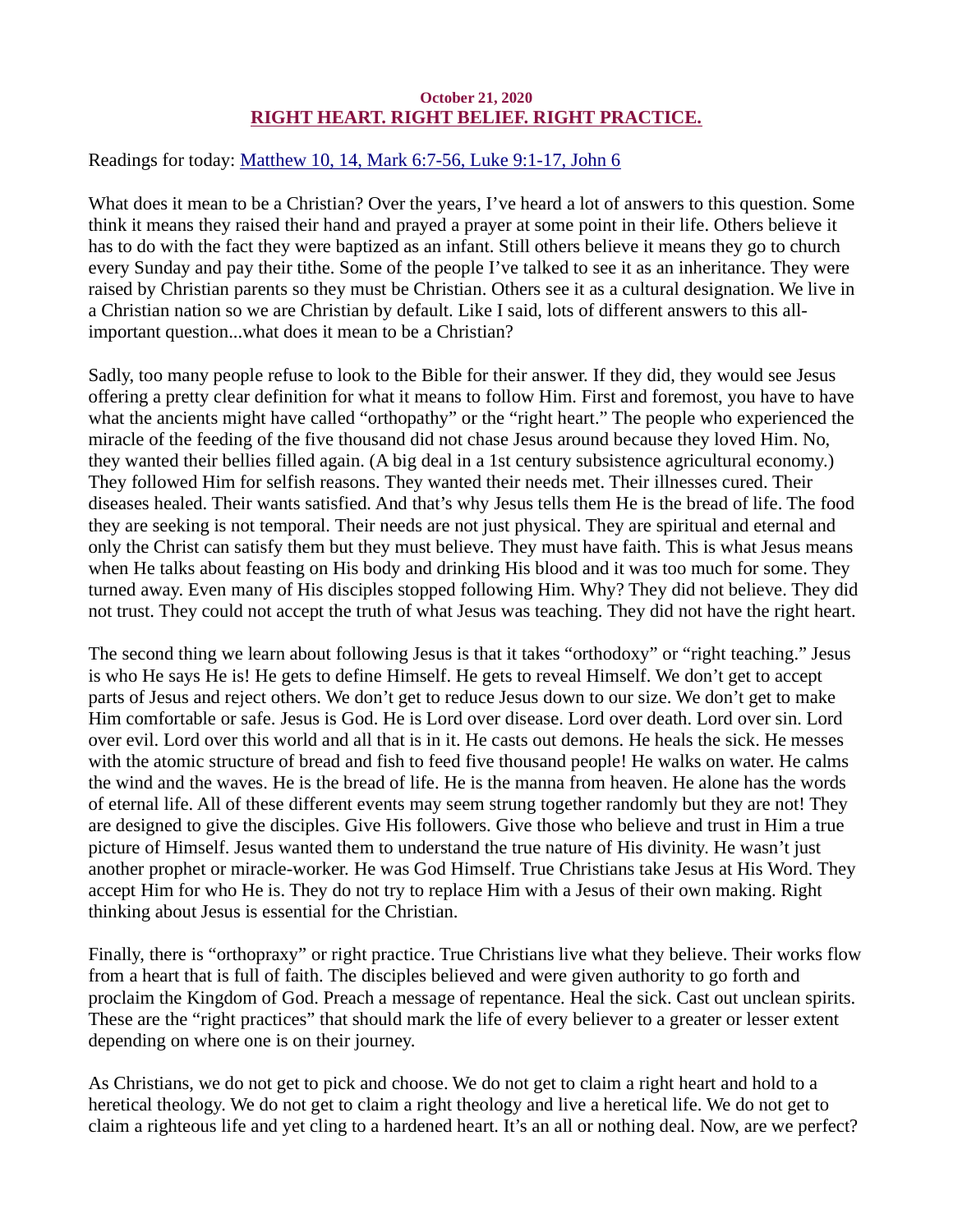Of course not. Is there room to grow in every Christian's life? Absolutely. Is following Christ a journey? Complete with ups and downs? Doubts and fears? Successes and failures? Yes! Yes! And yes! But over the course of time. As days turn to weeks turn to months turn to years, we should be able to see the growth. Our hearts and minds and lives should reflect more and more of Jesus.

Readings for tomorrow: Matthew 15, Mark 7:1-8:10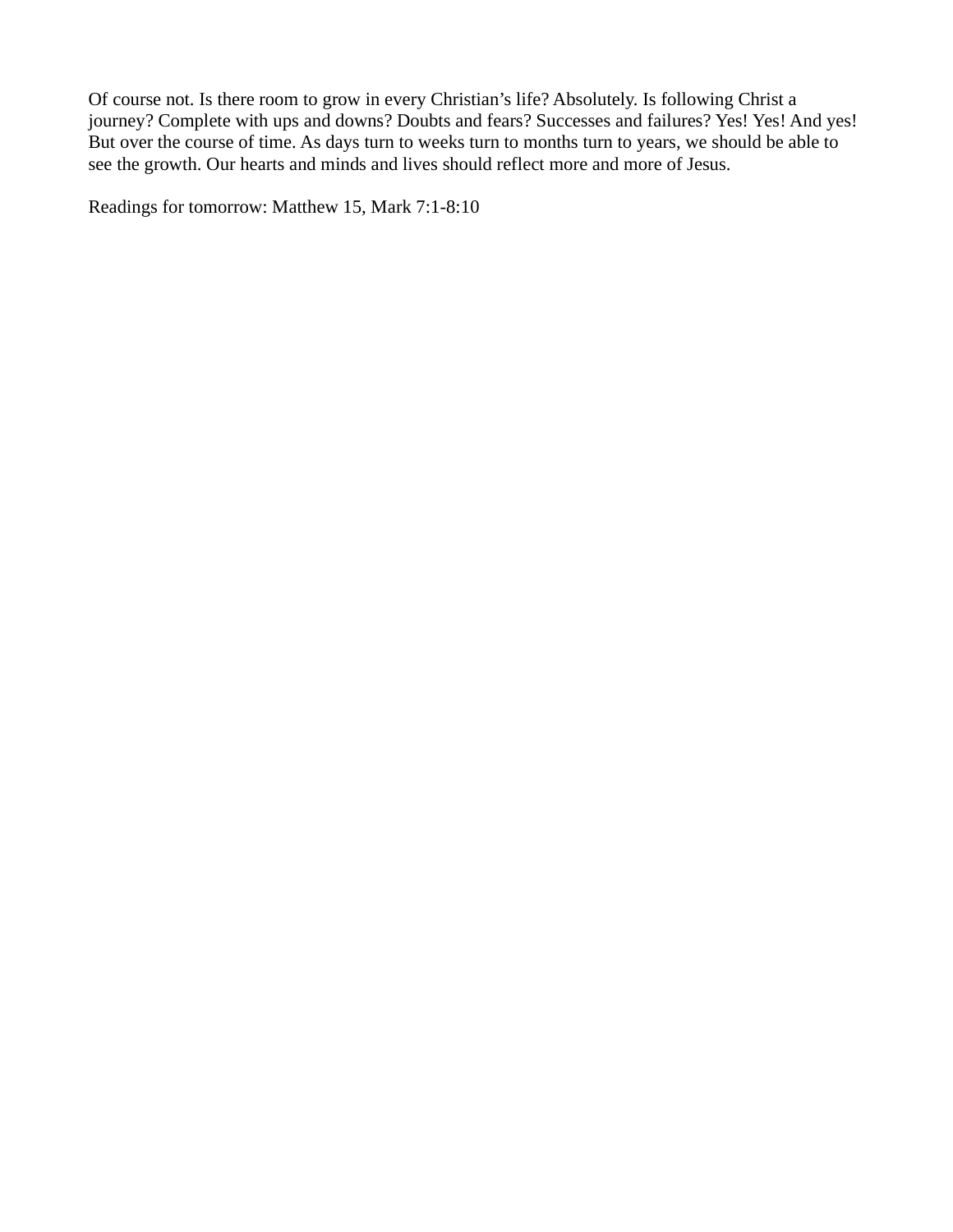### October 22, 2020 READING THE BIBLE THROUGH 1ST CENTURY EYES

<span id="page-22-0"></span>[Readings for today: Matthew 15, Mark 7:1-8:10](https://www.biblegateway.com/passage/?search=Matthew+15%2C+Mark+7%3A1-8%3A10&version=ESV)

"And Jesus went away from there and withdrew to the district of Tyre and Sidon. And behold, a Canaanite woman from that region came out and was crying, "Have mercy on me, O Lord, Son of David; my daughter is severely oppressed by a demon." But he did not answer her a word. And his disciples came and begged him, saying, "Send her away, for she is crying out after us." He answered, "I was sent only to the lost sheep of the house of Israel." But she came and knelt before him, saying, "Lord, help me." And he answered, "It is not right to take the children's bread and throw it to the dogs." She said, "Yes, Lord, yet even the dogs eat the crumbs that fall from their masters' table." Then Jesus answered her, "O woman, great is your faith! Be it done for you as you desire." And her daughter was healed instantly." (Matthew 15:21-28)

This is perhaps the most confusing story in the gospels. Read through 21st century western eyes, it appears like Jesus is reflecting the sinful, racist attitudes of his day. Jews and Gentiles simply did not interact in the 1st century. Especially a rabbi and a woman. Jesus was fully within his cultural rights to ignore this woman. Reject this woman. Diminish this woman. Some modern commentators point to this story as an example of Jesus' humanity. They talk about how even Jesus needed correction from time to time. They claim even Jesus needed to progress in his understanding of divine love and the gospel. Nothing could be farther from the truth. True, authentic, honest Biblical exegesis must always begin by approaching the text on its own terms. We must do our best to remove our own cultural blinders and instead do the hard work of reading the passage against its own cultural backdrop. When one does this, the true meaning of the story comes into view…

The first thing to note is the place. Jesus has intentionally traveled to the region of Tyre and Sidon. This was a major economic hub and trade center in that part of the world. As such, it was deeply Hellenized. Jews were the marginalized group. They were the ones being exploited for material gain. So why would Jesus go there? Earlier in his ministry (Luke 4) Jesus likens His ministry to that of Elijah who once miraculously fed a widow in Sidon when she was starving. The point, of course, is that Jesus' ministry will transcend race and culture though He will preach first to His own people.

The second thing to note is the time. Like much of the Middle East today, 1st century Palestine was an "honor/shame" culture. As such, there were strict rules governing the behavior of men and women. When those rules were followed, honor accrued. When those rules were ignored, shame accrued. Men gained honor through acts of courage and generosity in the community while women gained honor through their modesty and privacy in the home and family. It would be crazy for an honorable woman to approach a strange man in public across not only gender but ethnic lines just as it would be crazy for an honorable man - a rabbi no less! - to respond to such a woman. However, in this instance, all bets are off due to the desperation this woman feels as she seeks to save her child.

The third thing to note is how the woman addresses Jesus. She addresses Him by his messianic title. She clearly sees Him as more than an itinerant Jewish preacher and teacher. She clearly recognizes He's no ordinary rabbi. There's something different about this man that makes her abandon all her honor in order to fall at his feet with the beggars standard cry, "Have mercy on me." She would have not have interpreted His silence as insult. In fact, she would have expected it and sought to overcome it.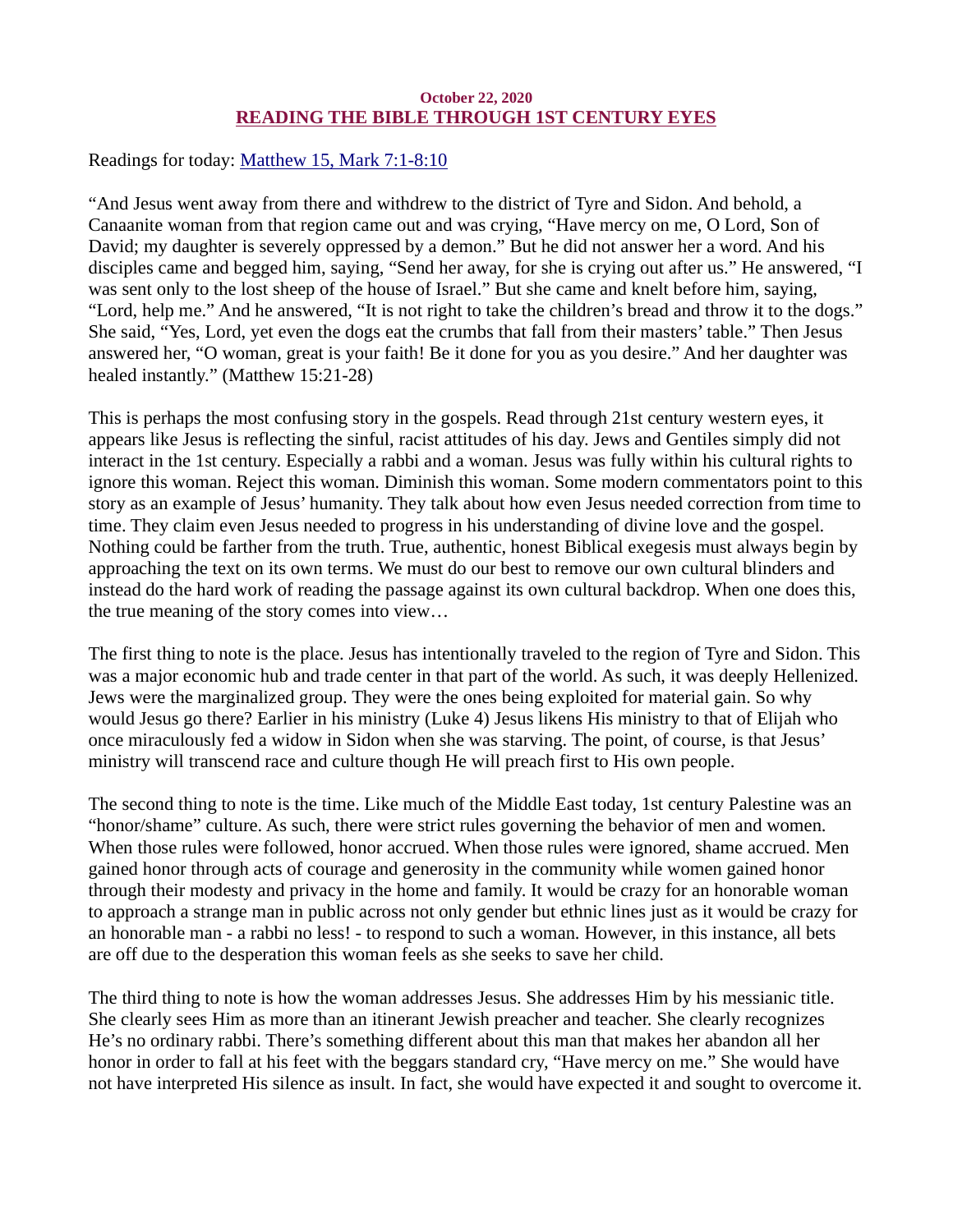Finally, there is the actual exchange itself. When Jesus finally answers with, "I was sent only to the lost sheep of the house of Israel", He is not just responding to the disciples but inviting an interaction with the woman. In essence, He's saying, "tell me why I should help you?" The woman responds by drawing closer. Her cries of desperation turn to the simple plea of "Lord, help me." And now the socalled "game" is on. In honor/shame cultures there are rules for this kind of dialogue. A challenge is offered. A response is given. Honor is accrued based on who gets the "best" of the interaction. Jesus has challenged this woman. She has responded. So Jesus offers another challenge. "It is not right to take the children's bread and throw it to the dogs." Dogs in Jewish culture were almost as bad as pigs. They were mangy, half-wild animals who roamed the streets. Jews regularly used this term as an insult to Gentiles but even here Jesus softens it a bit. The term He uses is in the diminutive form - i.e. "little dogs" - which again suggests He's fully aware of the game that is taking place. The woman doesn't even miss a beat. "Yes, Lord, yet even the dogs eat the crumbs that fall from their masters' table." One can almost see Jesus laugh in appreciation for how she's "bested" Him and He freely gives her the honor she has "won."

Now here's the really crazy thing about Jesus. It's what I love so much about Him. In such "honor/shame" contests, a person typically gains honor at another's expense. It's why such contests were so important in 1st century society. It's how one climbed the socio-economic ladder and became known in their community. Jesus is different. He isn't interested in how much "honor" accumulates. Instead, He freely gives honor away at His own expense. What about us? We who have been saved by Christ have been given all the "honor" a person could ever receive! We've literally been invited into God's family and adopted as His sons and daughters. What more could we want? Having been given much, should we not seek to give it away? Should we not seek to share the honor we've received from God with those around us? Should we not opt out of the power games our culture still plays and instead take the place of the servant?

Readings for tomorrow: Matthew 16, Mark 8:11-9:1, Luke 9:18-27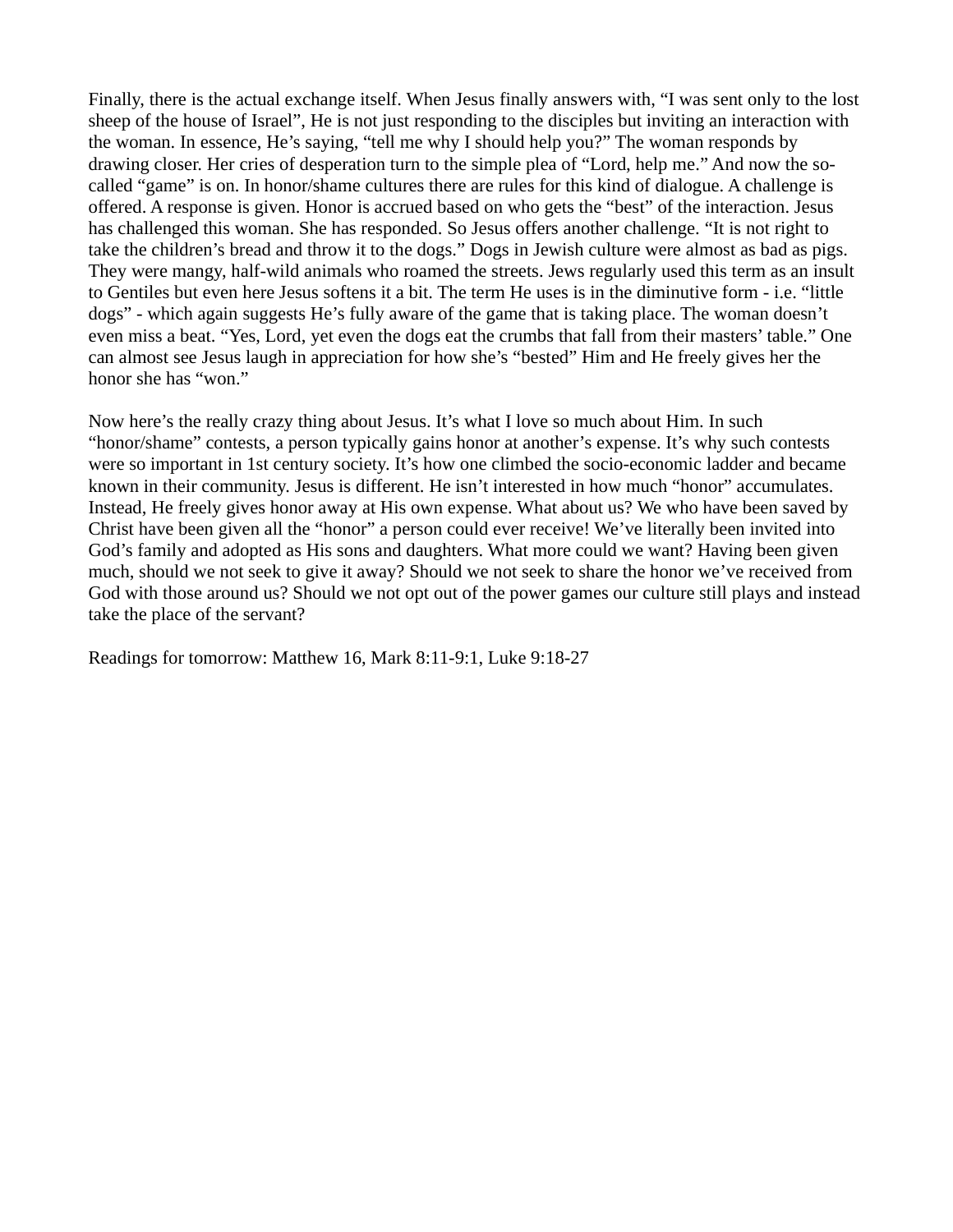### October 23, 2020 BIBLICAL IMAGINATION

[Readings for today: Matthew 16, Mark 8:11-9:1, Luke 9:18-27](https://www.biblegateway.com/passage/?search=Matthew+16%2C+Mark+8%3A11-9%3A1%2C+Luke+9%3A18-27&version=ESV)

Inspired by Michael Frost and Alan Hirsch and their book, ReJesus)

A man trudges up the dusty road. His feet are tired. His sandals about worn through. His robes are torn in several places. His face is streaked with sweat. His hair is more salt than pepper. He's got scars all over his body. He limps. He's hunched over in chronic pain. His eyes glance up at the sign above the door. An inn. A place to rest his weary bones. He opens the door and walks in. Orders a drink. Orders a bit of food. Finds a place at an open table and waits. Several minutes later, the door opens again. The man at the table waves. The new arrival comes and sits. Tells the waiter, "I'll have what he's having."

"How are you doing, Paul?" Peter asks. "You look tired."

"I am that", Paul replies. "I've been shipwrecked, beaten, stoned, and left for dead. My right arm barely works anymore. My left hip will never be the same. My back aches every morning. I've traveled more miles than I dare to count."

"You definitely have logged some hours, brother. The reports we hear back in Jerusalem about the churches you've planted and the cities you've reached with the gospel are a great encouragement. As are the funds you've raised to help sustain us in our suffering. But how are you doing? How's your heart these days?" Peter asks.

"About the same as yours, I imagine. The Corinthians are fighting among themselves. The Galatians are abandoning the true faith. I am being attacked by fellow Christians. My leadership is being questioned. I fear all this work has been for naught. What about you? How are you feeling these days?" Paul responds.

"Life in Jerusalem is still incredibly hard. We are persecuted by both the Romans and the Jews. Everywhere we go, we have targets on our backs. They kick down the doors where we gather. They drag us before the Sanhedrin. They throw us in jail. You probably heard about James? Herod got hold of him. It was ugly. His death was a huge blow to us all." Peter shares.

"What keeps you going,?" Paul asks. Peter replies, "I keep thinking back to that day when Jesus asked us, 'Who do you say that I am?' I'm not sure where the words came from but almost without thinking I said, 'You are the Christ, the Son of the Living God!' Jesus told us this revelation did not come from man but from our Father in heaven and He went on to say that He would build His church on the rock of this confession. Initially people thought He might mean me. My name means "pebble" after all! But just look at me! I'm no rock. I'm about as broken and worn down as they come."

"Yeah, and if what I hear is true, you tried to stop Jesus from talking about the cross?" Paul says with a smirk. Peter smiles ruefully. "Not my finest moment." Paul claps Peter on the back. "We've all been there, my friend."

Peter goes on, "You know, in my darkest moments when it seems like I just can't go on, I think of Him. Hanging on that cross. Gasping for breath. Struggling for life. I think of the morning I ran to the tomb and found it empty. I think of Him appearing to me after His resurrection. Forgiving me for abandoning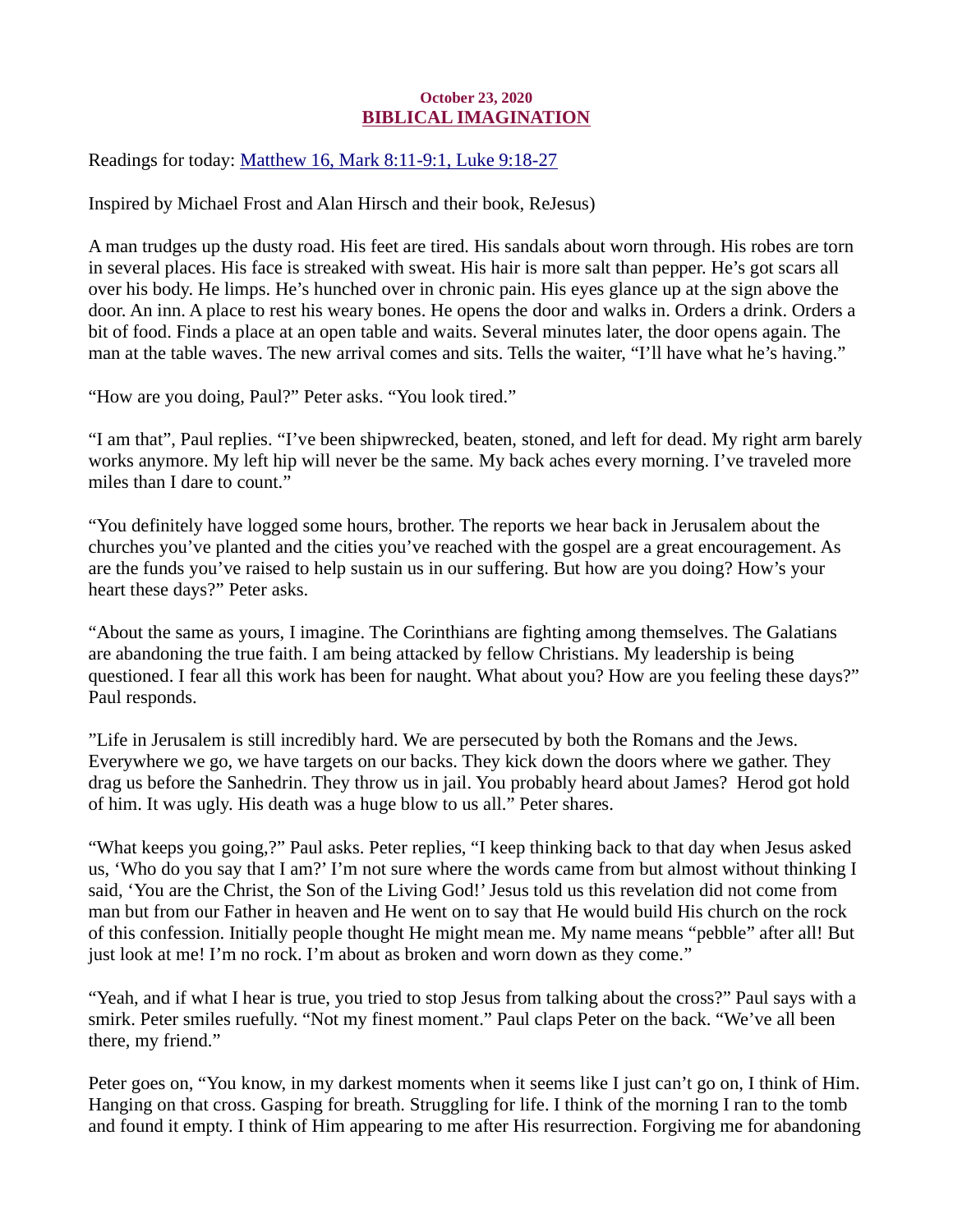Him and calling me back into ministry. All of my struggles. All of my suffering. All of my pain. All of my heartaches and disappointments. All my fears and failures. It's all been worth it, you know? Just for the sake of knowing and serving Him." Tears start running down Paul's face. He whispers, "I know exactly what you're saying. I wouldn't trade that moment outside of Damascus for the world. Everything I've done and everywhere I've been since that day has been an absolute privilege. But I have to confess, I sure wish I could have been there with you. To walk with Him and talk with Him." Peter reaches out and grabs his hand. "You are with us now. That's all that matters."

Imagine sitting at the next table, watching this exchange. Watching these two giants of the faith swap stories and encourage each other. Imagine them praying together before they leave, not knowing if this would be the last time they would see each other. Who knows if such a meeting ever took place? What I do know is this...for two thousand years, faithful men and women have taken these words of Jesus to heart. "For whoever would save his life will lose it, but whoever loses his life for my sake will find it." (Matthew 16:25) They have braved all kinds of dangers. Faced all kinds of persecution. Suffered beyond belief. They have paid the ultimate price in many cases all to bring the gospel to the world. In so doing, they have received a crown of glory not worth comparing to the struggles of this world. They have given up fame and fortune but gained an eternal inheritance in the Kingdom of Heaven. By their testimony, the church has been founded and established in this world. And the gates of hell don't stand a chance.

Readings for tomorrow: Matthew 17-18, Mark 9:2-50, Luke 9:28-56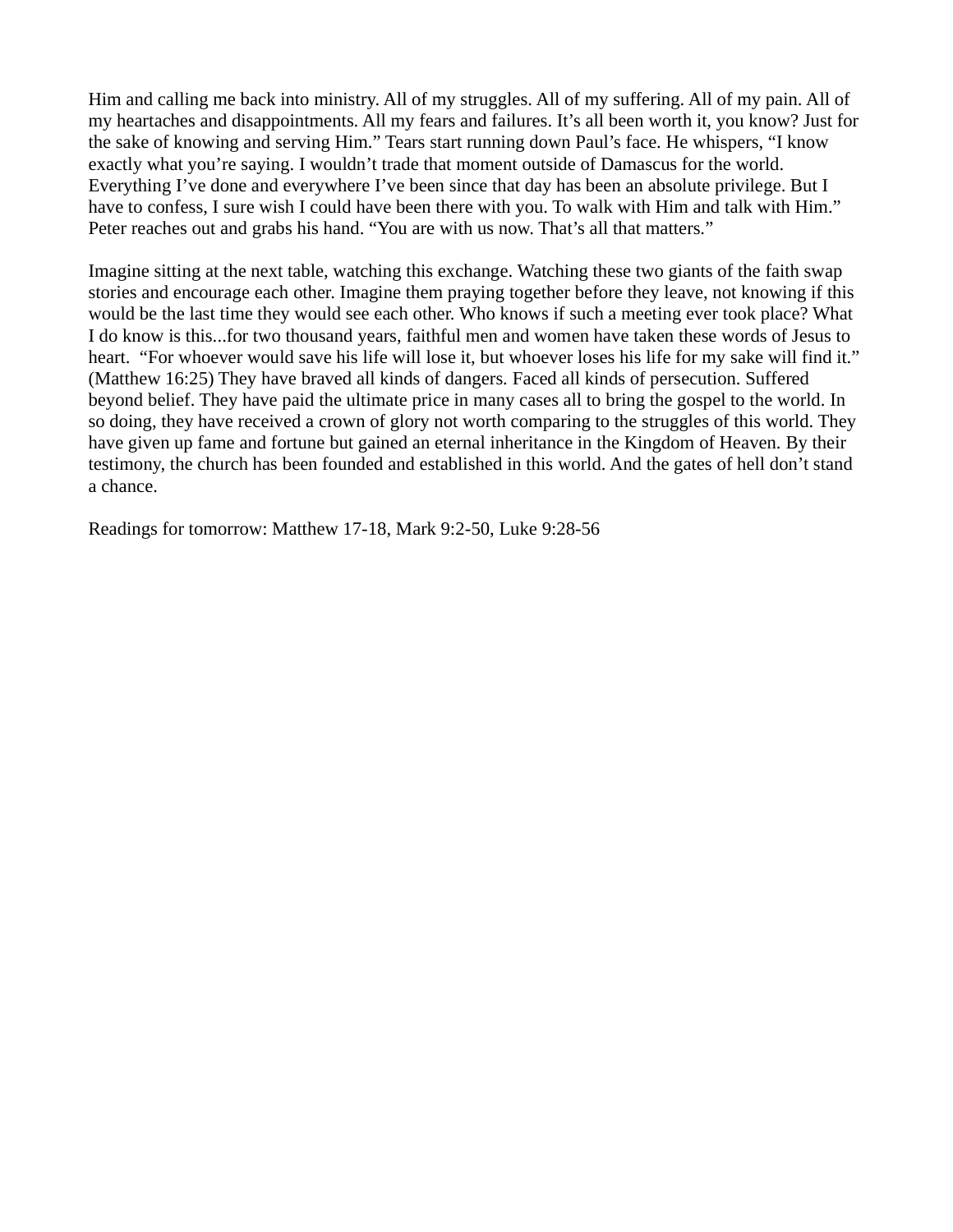### October 26, 2020 ACCEPTANCE VS. AFFIRMATION

<span id="page-26-0"></span>[Readings for today: John 7-9](https://www.biblegateway.com/passage/?search=John+7-9&version=ESV)

"Jesus stood up and said to her, "Woman, where are they? Has no one condemned you?" She said, "No one, Lord." And Jesus said, "Neither do I condemn you; go, and from now on sin no more." (John 8:10- 11)

We've all probably heard the phrase, "Love the sinner, hate the sin." I don't know about you but I have not found it all that helpful. First of all, those who do not believe are not convinced they are "sinners" and tend to resent the moniker. Second, it's really hard to do. Separating one's behavior from one's identity is growing more and more difficult in our world. In fact, there are many who would argue it is impossible. And yet Jesus seemed to do it.

The beginning of John 8 is a famous story. Maybe one of the most famous in all of Scripture. And though it's origin is questionable - it doesn't appear in the earliest and best manuscripts - it just sounds like Jesus so we tend to keep it in. A woman caught in the very act of adultery is brought before Jesus. The Pharisees and teachers of the law are almost gleeful in their condemnation. They can't wait to pick up the first stone. They throw her down before Him, pretty convinced He will have mercy which in turn will allow them to accuse Him of breaking the Law. Of course, anyone familiar with the Law can already see the problems. If they caught this woman in the act, where is the man? According to Leviticus 20:10 both parties deserve the death penalty. Perhaps that's what Jesus is writing in the dust? If they caught her in the act, why have they not carried out her punishment? The Law is clear. Perhaps it's because they don't really care about her crime but are far more concerned with trapping Jesus?

Then Jesus does this extraordinary thing. He puts the onus back on them. "Let the one who is without sin cast the first stone." He hasn't condemned her nor has He affirmed her. He hasn't condemned the Pharisees nor has He affirmed them. Instead, Jesus brilliantly lobs the ball back in their court and forces them to make their own decision. The Pharisees put down their stones and slowly walk away. The woman is left all alone, prompting this famous exchange. "Woman, has no one condemned you?" "No one, Lord." "Nor do I condemn you. Go and sin no more."

I simply love this about Jesus. He accepts people for who they are but loves them too much to leave them there. He meets us right where we are, takes us by the hand, and leads us to a better place. He accepts us, warts and all, without affirming our sin. To the Pharisee, he says, "Are you really without sin?" To those caught in sin, he says, "I do not condemn you." And to both, he says, "Go and sin no more."

As Christians, there is a lot in this world we simply cannot affirm. Changing attitudes in gender and sexuality. Abortion on demand. Racism and sexual abuse. Deceit and falsehood. Anger and hate. These things are not of God and yet so many embrace them. Defend them. Use them as means to a greater end. The answer cannot be rejection. Jesus simply will not allow us to walk away from anyone, including our enemies. So we must find a way - as Jesus found a way - to accept people for who they are without affirming their beliefs, attitudes, or behaviors. Thankfully, this is the heart of the gospel. While we were still sinners, Christ died for us. While we were enemies of God, Christ made peace with us. While we were pushing Him away, Christ embraced us. May the Spirit give us the courage to do the same!

Readings for tomorrow: Luke 10, John 10:1-11:54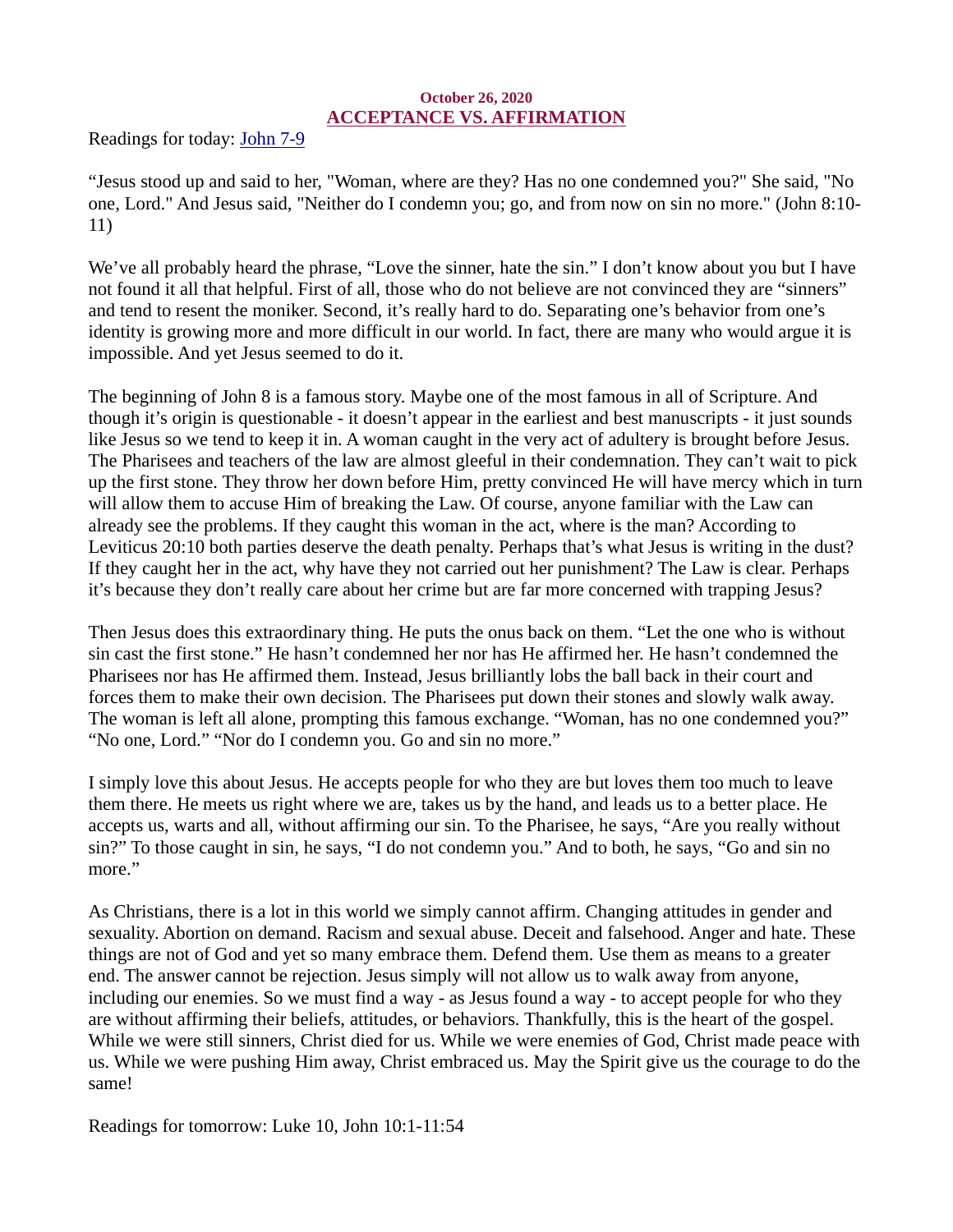#### October 27, 2020 LISTEN

<span id="page-27-0"></span>[Readings for today: Luke 10, John 10:1-11:54](https://www.biblegateway.com/passage/?search=Luke+10%2C+John+10%3A1-11%3A54&version=ESV)

"My sheep hear my voice, and I know them, and they follow me." (John 10:27)

Noise. There's a lot of it in our lives. From the moment our alarm clocks go off until we finally put down the phone or turn off the television at the end of the night, our lives are full of noise. So many voices. Telling us all kinds of things. Much of it not good for us. The bully at school who tells us we're worthless. The co-worker who's so negative all the time. The spouse who badgers or berates us. The child who screams when they don't get their way. The commercials that tempt us to think life is all about us. The subliminal messages coming through on social media that constantly invite comparison. The news outlets spinning world events to bolster a particular worldview. The proliferation of fake news, gossip, and a rumor mill run wild. And I don't know about you but it feels like someone cranked the volume in the last several months. Probably due to a confluence of factors such as COVID, election year, economic uncertainty, and mental distress. It's getting harder and harder to hear the still, small voice of God.

Can you hear Him? Can you hear His voice? Amidst all the noise and distractions? When was the last time you sat in silence? I mean true silence. No one around. No devices present to distract. No radio. No television. No social media. Just you and God sitting in silence together. "My sheep hear my voice…" Perhaps one of the main reasons we struggle so much with our faith is we do not take the time to listen for God's voice. We expect Him to compete with all the other voices in our lives. Shout them down. Yell over the top of them. We expect Him to make Himself known to us but we refuse to create space in our lives for that to happen. Instead, we expect Him to push His way in. Elbow His way to the front of the line. Then and only then will we turn and acknowledge Him.

Jesus doesn't work that way. There's a great story from the Old Testament about a man named Elijah. He went out to meet with God. A great storm whipped up. God wasn't in the storm. A great fire raged. God wasn't in the fire. A great earthquake shook the very ground. God wasn't in the earthquake. Then a still small voice. Elijah covered his head. He knew he was hearing the voice of God. "My sheep hear my voice…" Do you want to hear the voice of God? Make time for solitude and silence in your life.

For me, this is happening in the early mornings. I sit in my favorite chair in my office looking out my window at the front range. The sun comes up. The sky turns blue. The deer graze up the hillside. I don't have any agenda. I just sit with hands open to the Lord. Letting Him speak. Sure, it's hard. I have all kinds of voices in my head that demand my attention. What I've found is that I simply have to wait them out. If I sit long enough, they do begin to quiet down and space is made in my mind and heart for the Lord to enter in. That's usually when I open God's Word or journal or pray through our church directory. I think about what's on tap for the day. The meetings. The conversations. The issues I'm facing. I ask myself some questions. What am I excited about? Nervous about? Who will I be meeting with and how can I serve them? What challenges will I be facing and how do they make me feel? And then I lay those feelings before the Lord. I ask Him to speak into them. Sometimes He does. Sometimes He simply reaches out and takes my hand. Let's me know He'll be with me no matter what.

My sheep hear my voice. I know them. They follow me. There's nothing more comforting than walking through life with the Good Shepherd at your side.

Readings for tomorrow: Luke 12:1-13:30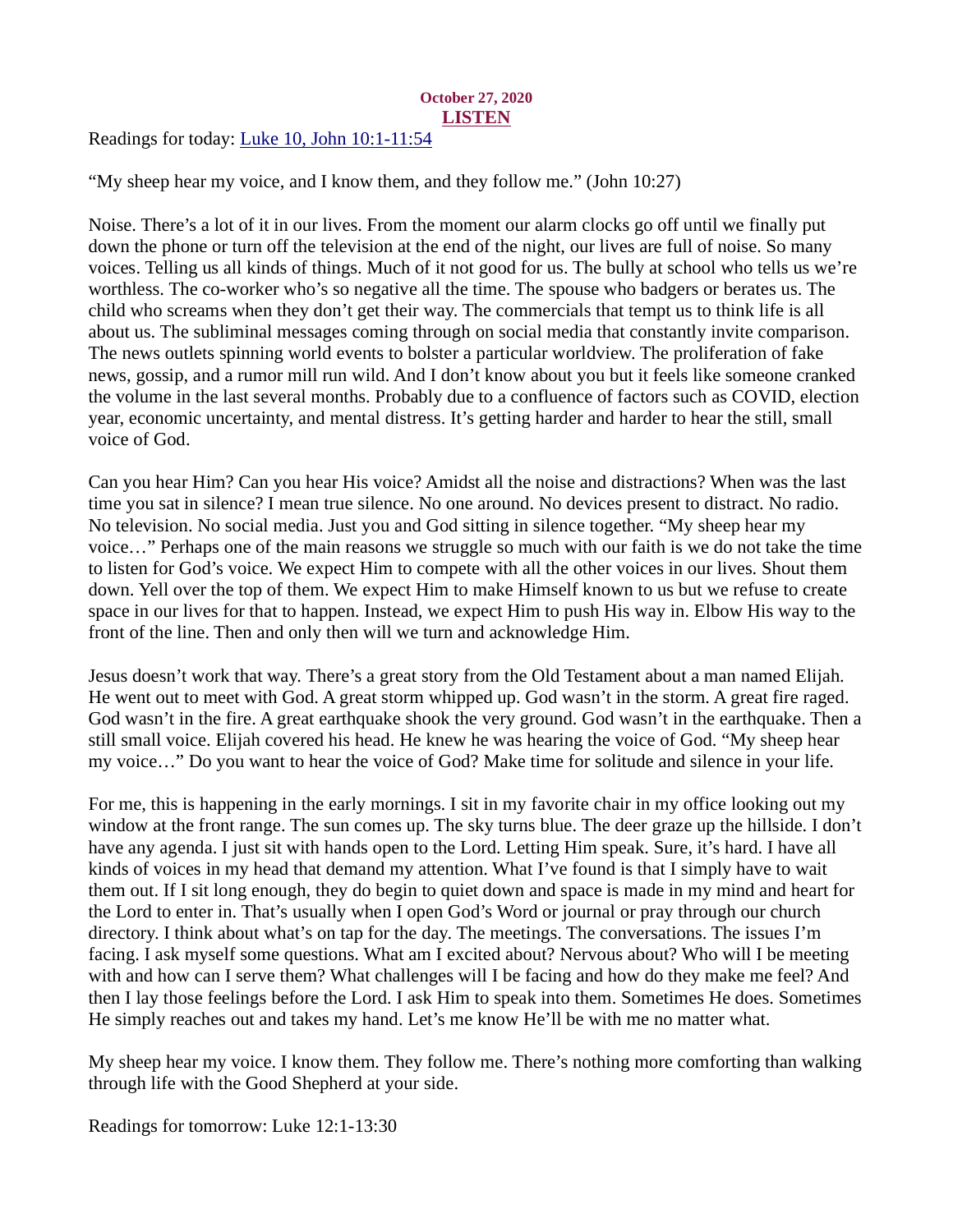#### October 28, 2020 OVERCOMING ANXIETY

<span id="page-28-0"></span>Readings for today: **Luke 12:1-13:30** 

We live in anxious times. I was talking to a family member recently. They expressed their fears over the outcome of the election. They are pondering a potential move out of the country depending on who wins. I talked to another family member who's suffered from loneliness and depression as a result of some of the COVID restrictions that have isolated them from friends and family and any sense of community. I talked to a friend who attends a church in deep conflict. He is struggling. He is hurting. The one "safe" place in his life is now racked with dissension and division. I spoke to another friend who lost their job at the beginning of the pandemic and has now come to the end of their resources. He may lose his home. He may have to move his family out of state. I know others who have contracted COVID and spent time in the hospital. Still others who have other health emergencies they are fighting right now. A young mom fighting cancer. A close friend who suffered an aneurysm. On and on it goes. And that's just my personal experience. What about the friends I have around the world who have it much worse? South Sudan has descended into chaos and civil war. Starvation is rampant and suffering is widespread. My friend Martin is ministering in the midst of it all. He's not the only one.

"Jesus said to his disciples, "Therefore I tell you, do not be anxious about your life, what you will eat, nor about your body, what you will put on. For life is more than food, and the body more than clothing. Consider the ravens: they neither sow nor reap, they have neither storehouse nor barn, and yet God feeds them. Of how much more value are you than the birds! And which of you by being anxious can add a single hour to his span of life? If then you are not able to do as small a thing as that, why are you anxious about the rest? Consider the lilies, how they grow: they neither toil nor spin, yet I tell you, even Solomon in all his glory was not arrayed like one of these. But if God so clothes the grass, which is alive in the field today, and tomorrow is thrown into the oven, how much more will he clothe you, O you of little faith! And do not seek what you are to eat and what you are to drink, nor be worried. For all the nations of the world seek after these things, and your Father knows that you need them. Instead, seek his kingdom, and these things will be added to you. "Fear not, little flock, for it is your Father's good pleasure to give you the kingdom. Sell your possessions, and give to the needy. Provide yourselves with moneybags that do not grow old, with a treasure in the heavens that does not fail, where no thief approaches and no moth destroys. For where your treasure is, there will your heart be also." (Luke 12:22-34)

Don't be anxious? Surely Jesus isn't serious? Perhaps the people he's talking to didn't have the problems we do today? Perhaps life for them always came up roses and things were all good? Of course we know this isn't true. Life in first century Palestine was often short and brutal. Violence could break out at any time. Disease could devastate a village. Crops could fail. Herds could die. Starvation could set in. Water could be scarce. Life expectancy was low. Infant mortality was high. And still Jesus tells His followers to not be anxious. Why? Because Jesus trusted the heart of His Father. Our Heavenly Father is good. Faithful. True. He delights to give His children good things, even the Kingdom. He provides what we need if we will but ask in His name. He knows our struggles and fears and failures. He knows our sinful desires and wants and passions. He may not act in accordance to our will or in alignment with our schedule but He always comes through.

So how do we learn such trust? Jesus gives us that answer as well. Store up treasures in heaven. Set your mind on the things of God. Seek first His Kingdom and all the rest will get thrown in. As a dear friend of mine loves to say, "You take care of the things God cares about - the lost and the least among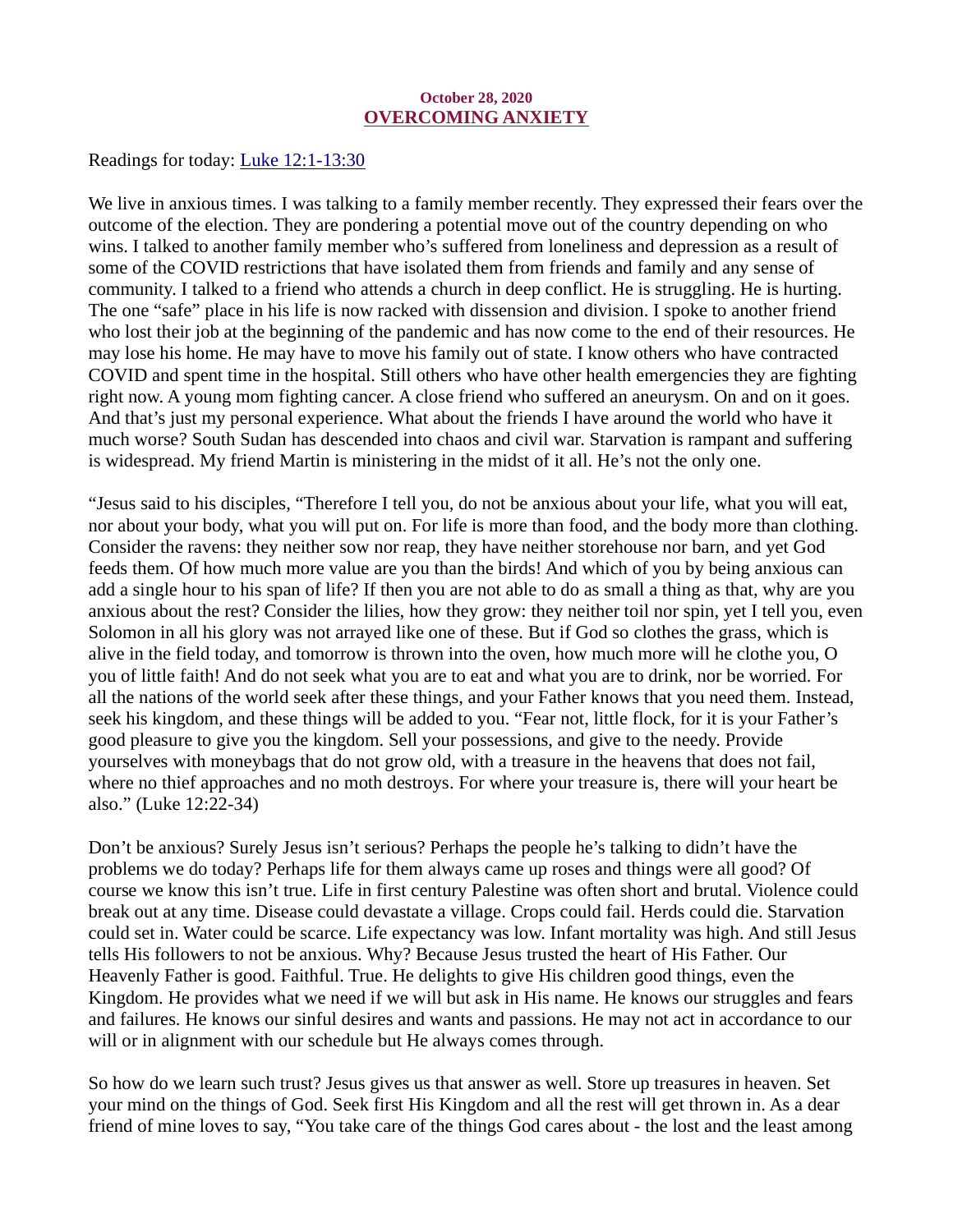you - and He will take care of the things you care about." The cure for all our anxiety is to step out in faith to serve God's mission in the world.

Readings for tomorrow: Luke 14-15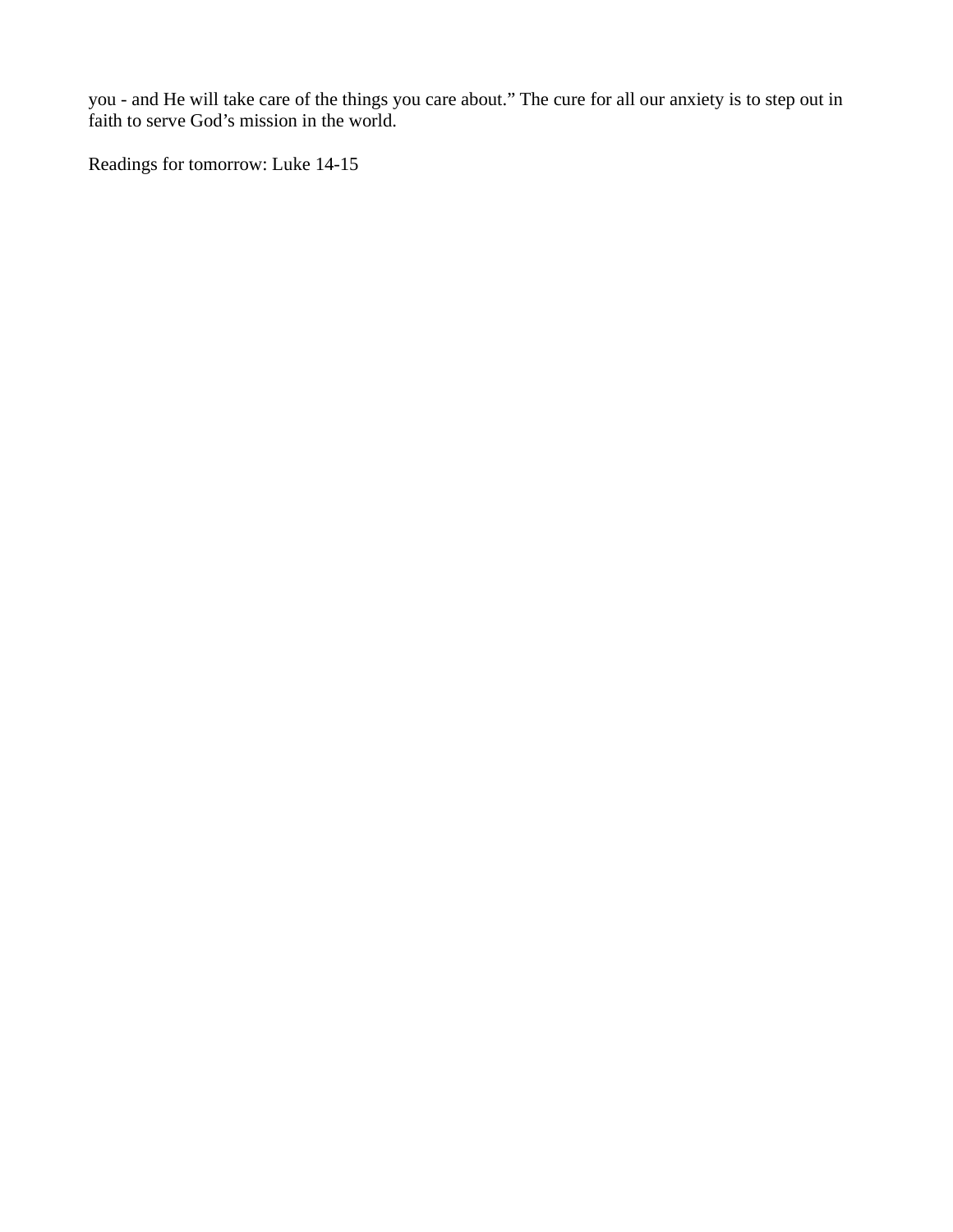#### October 29, 2020 AMAZING GRACE

<span id="page-30-0"></span>Readings for today: **Luke 14-15** 

Lost sheep. Lost coins. Lost sons. Lost managers. What do all of them have in common? They are the recipients of God's amazing grace. The Good Shepherd doesn't cut His losses. He refuses to let even one of His sheep slip from His grasp. Instead, He crosses heaven and earth to find the one who is lost and bring them home. The Faithful Woman carefully stewards every coin. She refuses to let even one go missing. Instead, She turns Her home inside and out in Her search to find that which was lost. The Faithful Father refuses to lose either of His two sons. It doesn't matter how far the country or how much they squander their lives in unrighteous living. It doesn't matter if they stay close to home but are consumed by bitterness and anger. The Father runs to each son. Embraces them as His own. Showers them with grace. The Rich Man in Luke 16 refuses to give His dishonest manager what he deserves. Instead of becoming angry at the endless manipulation and deceit, the Rich Man commends him. For though his sin abounds, God's grace abounds even more.

The unconditional nature of God's grace is a scandal to those inside and outside of the church. We simply do not understand it. We can't wrap our minds and hearts around the idea that God could love us without some kind of effort on our parts to meet some kind of standard. We read the stories from Luke's Gospel and we know deep down we would not make the same decisions. The lost sheep shouldn't have wandered from the fold. The woman should have been more careful with her coins. The father should punish both sons for their insolence and pride. The dishonest steward should go to prison. These are our natural responses and they only serve to illustrate the vast difference between divine and human grace.

Human grace is conditional. It is dependent on the other person meeting certain expectations. Living a particular way. Forgiveness comes only when the other party shows the appropriate level of remorse. I see it all the time. Marriages fall apart. Friendships fracture. Partnerships dissolve. Churches split. All because we define grace according to human terms. Anything else and we start to think we're getting soft. We start to believe people are getting a pass. Justice isn't being done. And that just doesn't feel right.

Thankfully, God's grace bears no resemblance to our own. It places no conditions. It sets no standard. Forgiveness is extended an infinite number of times to any and all who ask. God's grace shows no favorites. It cannot be bought or earned or achieved no matter how hard we work. It is free. It is lavished on our world. Every tribe and tongue and nation. All of us have the opportunity to receive it. All we have to do is believe. Place in our trust in the Author of Grace Himself, even Jesus Christ.

Readings for tomorrow: Matthew 19, Mark 10:1-31, Luke 16:1-18:30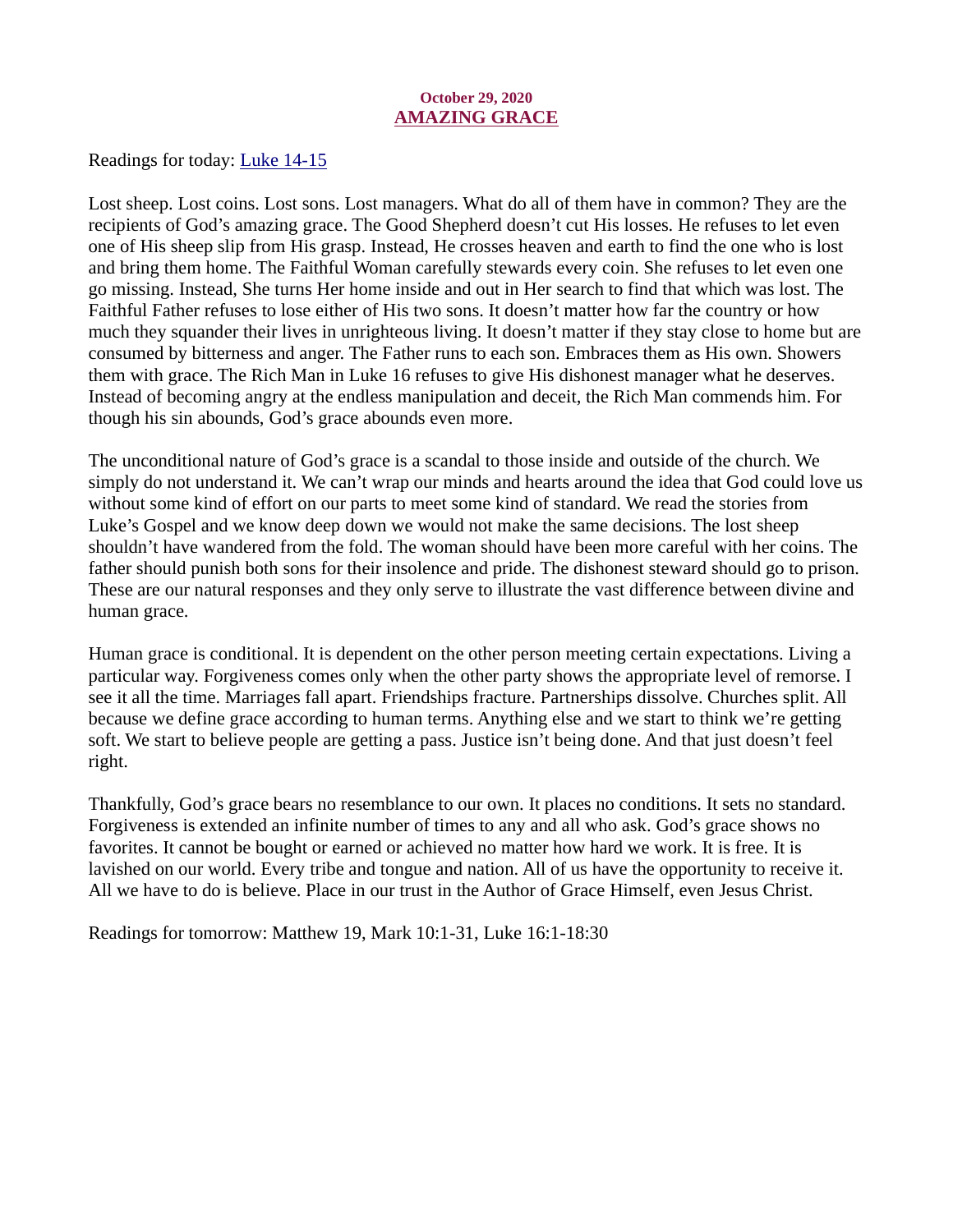### October 30, 2020 THE PRICE OF ADMISSION

<span id="page-31-0"></span>[Readings for today: Matthew 19, Mark 10:1-31, Luke 16:1-18:30](https://www.biblegateway.com/passage/?search=Matthew+19%2C+Mark+10%3A1-31%2C+Luke+16%3A1-18%3A30&version=ESV)

"What must I do to inherit eternal life?" (Mark 10:17)

It's a question I hear all the time. In various forms. What must I do to make God love me? What must I do to make God accept me? What must I do to get into heaven? What must I do to earn God's blessing? It's an age old question. It's one that's plagued the human race since it's inception. We have this sense we are not alone. We have this sense we belong to a different world. We are a transcendent species, constantly seeking to rise above the struggles and suffering of this life. And the dissonance that seems hardwired into our souls drives us to wonder…what must I do to inherit eternal life?

Jesus is clear. The one who inherits eternal life keeps God's commands. Specifically, Jesus refers to the Ten Commandments in his answer. Don't murder or commit adultery or steal or lie or defraud and make sure to honor your father and mother. Of course, a careful reader will quickly pick up that he's left out a few. What happened to worshipping God alone? Not making idols or taking His name in vain? Keeping the Sabbath holy? Jesus is baiting the hook for the young man. Will he bite? The young man does. "I have kept all these since my youth." Jesus looks on him with love. Sees his desire to please. Begins reeling him in. "You lack one thing…"

Now here Jesus could have tried the direct approach. Let the young man know his problem was he loved his money, power, reputation, and social status more than God. All of that would have been true. But Jesus wants this young man as a disciple so he offers a test instead. A test that will reveal to the young man where his heart truly lies. "Steel all that you have and give to the poor and you will have treasure in heaven…" Jesus, in essence, calls out the one thing holding this young man back. He loves his money more than God and so breaks the first commandment. He's made his money an idol and so breaks the second commandment. He is not a generous person which makes his worship empty so he breaks the third commandment. Finally - and the text doesn't tell us this specifically - but how much of his money was made by working on the Sabbath? You see, there's a reason Jesus didn't mention these four commandments at first. He knows the young man's heart. Knows where his true loyalties lie. And he wants to draw him in.

"Come, follow Me." As I said above, Jesus loved the rich young ruler. He had compassion on the man. He saw the internal struggle in his eyes. Saw how much he wanted to please God and yet saw the hold his riches had over him. Jesus doesn't hate rich people. In fact, He wants them as disciples! But Jesus knows the power wealth can hold over us. So He offers us a way out. The way of Jesus is the way of generosity. We give because we have received. We bless because we have been blessed. We hold loosely onto the resources God has entrusted to us because we know they come from God and they are His to command. We cannot serve both God and money so we need to make a choice and we need to make this choice every single day because we live in constant temptation. Just like the young man in the story. Friends, money cannot save us. Even if we give it all away, we draw no closer to God. Only He can save. The least. The lost. The rich. The powerful. There is no one who stands beyond the reach of His grace. Salvation ultimately will not be determined by the amount of money we give but by the grace that is given freely to us in Jesus Christ.

Honestly, I think this is one of the most difficult passages in all the Scriptures for me. Why? Because I am rich. I don't like to think about it. I don't like to acknowledge it. In fact, when I compare myself to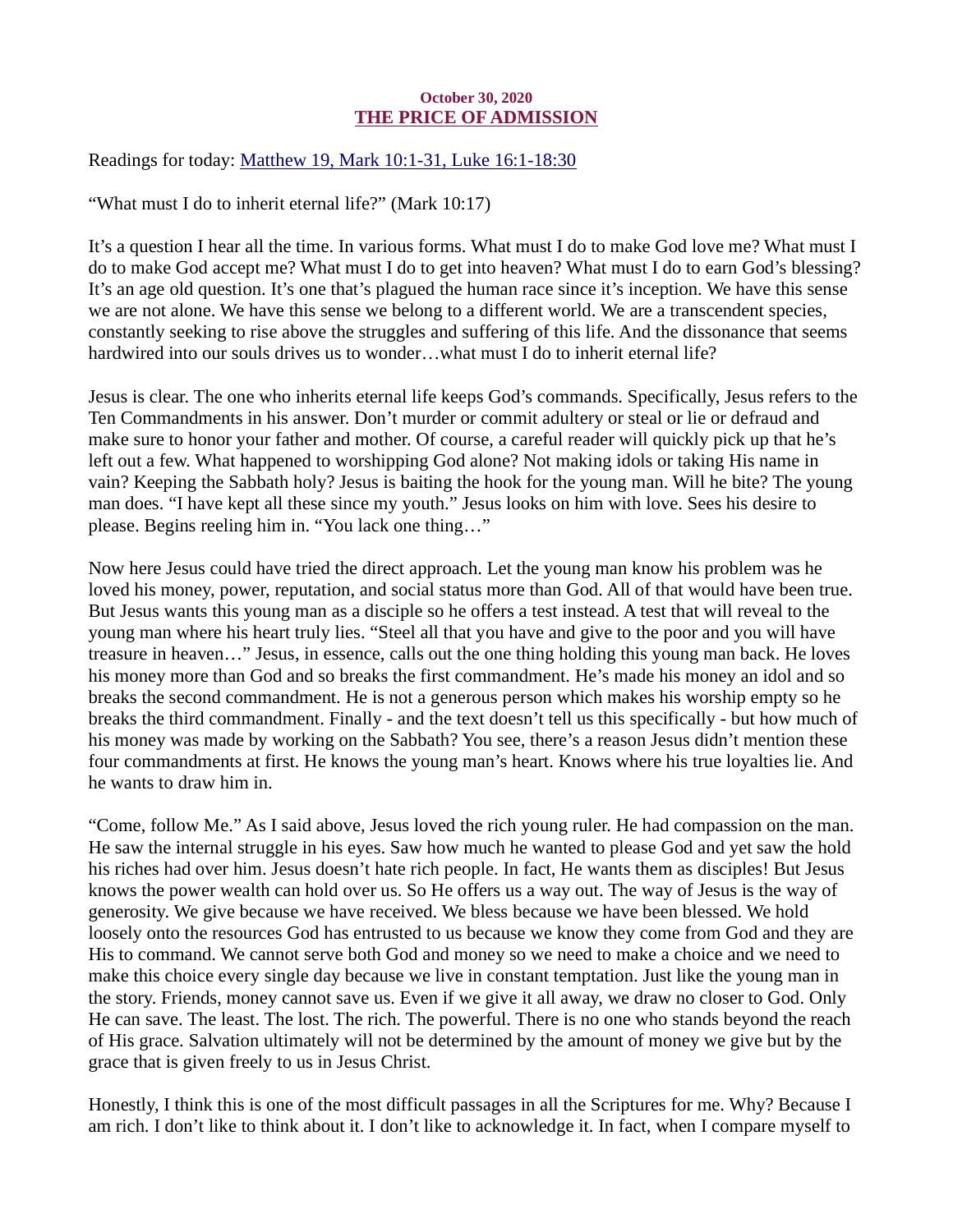others in my community, I don't feel rich at all. But by the world's standards. By historical standards. I am one of the richest people to have ever lived on the face of the earth. Several years ago, there was a calculator where you could plug in your household income and find out where you stood in comparison to rest of the world. It was based on income figures from the World Bank Development Research Group. When I took the test, I discovered I am not only in the top 1% but am in the top tenth of a percent of the wealthiest people to have ever walked the planet! Isn't that nuts?! So when Jesus says it is harder for a person like me to enter the kingdom of God than for a camel to go through the eye of a needle, it is terrifying. It sounds impossible. Like the disciples, I find myself crying out, "Who then can be saved?" Thankfully, Jesus has an answer. "With man it is impossible but not with God. All things are possible with God." (Mark 10:27) Amen.

Readings for tomorrow: Matthew 20, Mark 10:32-52, Luke 18:31-19:27